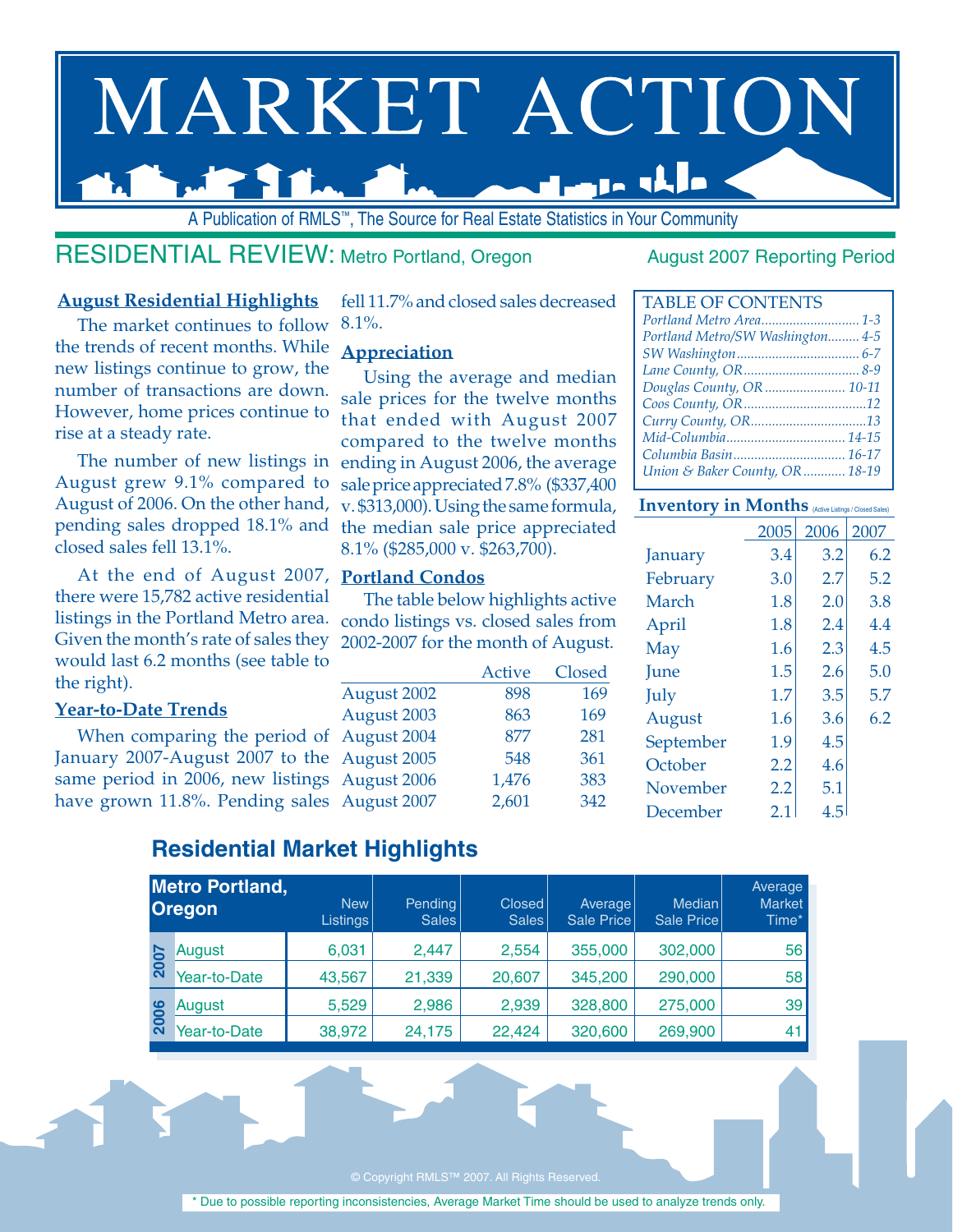## **AREa REPORT • 8/2007 Metro Portland & Adjacent Regions, Oregon**

|                |                                              |                        |              |                               |               |                                            |                     |                       | <b>RESIDENTIAL</b>                  |              |                 |                                                    |              |                       |                      |                           |                | COMMERCIAL            |              | <b>LAND</b>           |                     | <b>MULTIFAMILY</b>    |
|----------------|----------------------------------------------|------------------------|--------------|-------------------------------|---------------|--------------------------------------------|---------------------|-----------------------|-------------------------------------|--------------|-----------------|----------------------------------------------------|--------------|-----------------------|----------------------|---------------------------|----------------|-----------------------|--------------|-----------------------|---------------------|-----------------------|
|                |                                              |                        |              |                               |               | <b>Current Month</b>                       |                     |                       |                                     |              |                 |                                                    | Year-To-Date |                       |                      |                           |                | Year-To-Date          |              | Year-To-Date          |                     | Year-To-Date          |
|                |                                              | <b>Active Listings</b> | New Listings | Expired/<br>Canceled Listings | Pending Sales | Pending Sales<br>2007 v. 2006 <sup>2</sup> | <b>Closed Sales</b> | Average<br>Sale Price | Average<br>Market Time <sup>1</sup> | New Listings | Pending Sales   | Pending Sales<br>2007 v. 2006 <sup>2</sup><br>2007 | Closed Sales | Average<br>Sale Price | Median<br>Sale Price | Appreciation <sup>3</sup> | Closed Sales   | Average<br>Sale Price | Closed Sales | Average<br>Sale Price | <b>Closed Sales</b> | Average<br>Sale Price |
| 141            | <b>North Portland</b>                        | 545                    | 228          | 93                            | 125           | $-16.7%$                                   | 117                 | 273,400               | 42                                  | 1,770        |                 | $1,001$ -16.0%                                     | 967          | 266,200               | 251,300              | 8.6%                      | 13             | 433,300               | 30           | 184,800               | 35                  | 366,300               |
| 142            | <b>Northeast</b><br><b>Portland</b>          | 1,137                  | 500          | 240                           | 191           | $-29.3%$                                   | 264                 | 347,200               | 42                                  | 3,985        | 2,198           | $-3.1%$                                            | 2,174        | 322,300               | 283,000              | 6.9%                      | 38             | 520,100               | 46           | 265,200               | 78                  | 371,800               |
| 143            | <b>Southeast</b><br><b>Portland</b>          | 1,701                  | 745          | 370                           | 381           | $-10.6%$                                   | 331                 | 293,600               | 56                                  | 5,593        | 2,923           | $-9.3\%$ 2,729                                     |              | 289,100               | 251,700              | 10.8%                     | 43             | 490,200               | 88           | 231,800               | 130                 | 482,700               |
| 144            | Gresham/<br><b>Troutdale</b>                 | 1,285                  | 483          | 230                           | 147           | $-29.7%$                                   | 163                 | 276,900               | 56                                  | 3,107        |                 | $1,354$ -14.9%                                     | 1,289        | 281,700               | 260,000              | 11.2%                     | 9              | 555,900               | 75           | 230,100               | 47                  | 345,400               |
| $\frac{45}{1}$ | Milwaukie/<br><b>Clackamas</b>               | 1,368                  | 491          | 256                           | 171           | $-15.8%$                                   | 185                 | 335,000               | 60                                  | 3,543        |                 | 1,465 - 13.2%                                      | 1,370        | 339,100               | 301,000              | 4.3%                      | 11             | 522,000               | 69           | 219,800               | 19                  | 363,700               |
| 146            | Oregon<br>City/ Canby                        | 893                    | 347          | 120                           | 139           | $-6.1%$                                    | 136                 | 334,300               | 69                                  | 2,208        | 1,026           | $-7.2%$                                            | 949          | 327,900               | 304,000              | 6.7%                      | $\overline{7}$ | 173,300               | 79           | 206.000               | 12                  | 344,000               |
| 147            | Lake<br>Oswego/West Linn                     | 1,037                  | 326          | 204                           | 103           | $-34.4%$                                   | 128                 | 559,100               | 57                                  | 2,535        |                 | $1,052$ -11.8%                                     | 1,048        | 559,200               | 465,000              | 6.3%                      | 3              | 420,000               | 42           | 404,800               | 8                   | 407,900               |
| 148            | <b>West Portland</b>                         | 1,795                  | 616          | 251                           | 241           | $-18.6%$                                   | 292                 | 481,000               | 51                                  | 4,576        |                 | $2,293$ -18.2%                                     | 2,518        | 463,300               | 379,000              | 3.4%                      | 18             | 561.700               | 58           | 344,400               | 25                  | 550,800               |
| 149            | <b>Northwest</b><br><b>Washington County</b> | 609                    | 225          | 119                           | 97            | $-19.2%$                                   | 119                 | 434,900               | 54                                  | 1,924        | 981             | 5.9%                                               | 929          | 418,800               | 385,000              | 2.0%                      | 1              | 300,000               | 46           | 276,200               | 13                  | 398,600               |
| 50             | <b>Beaverton/Aloha</b>                       | 1,485                  | 615          | 285                           | 263           | $-23.1%$                                   | 247                 | 303,600               | 52                                  | 4,401        |                 | 2,150 - 14.2% 2,012                                |              | 290,700               | 262,500              | 3.6%                      | 12             | 269,700               | 42           | 399,400               | 41                  | 520,000               |
| 151            | <b>Tigard/Wilsonville</b>                    | 1.341                  | 572          | 257                           | 228           | $-2.1%$                                    | 210                 | 398,800               | 61                                  | 3.634        |                 | $1.689$ -17.1%                                     | 1,590        | 379,600               | 340,500              | 4.4%                      | 8              | 429.100               | 35           | 846,000               | 15                  | 380,800               |
| <b>I52</b>     | Hillsboro/<br><b>Forest Grove</b>            | 1.071                  | 329          | 151                           | 139           | $-27.2%$                                   | 143                 | 308,400               | 57                                  | 2.920        | 1.475           | $-9.9%$                                            | 1,442        | 298,100               | 270,000              | 9.8%                      | 21             | 289,300               | 41           | 285,600               | 31                  | 336,800               |
| <b>I53</b>     | Mt. Hood: Govt.<br>Camp/Wemme                | 117                    | 47           | 26                            | 21            | $-19.2%$                                   | 10                  | 296,600               | 59                                  | 220          | 93 <sub>1</sub> | $-39.2%$                                           | 86           | 300.300               | 255,100              | 6.7%                      | $\mathbf{0}$   | N/A                   | 16           | 195,300               |                     | 530,000               |
| 155            | <b>Columbia County</b>                       | 497                    | 145          | 68                            | 81            | 2.5%                                       | 81                  | 268,100               | 71                                  | 1,182        | 637             | $-8.9%$                                            | 569          | 254,000               | 239,900              | 14.9%                     | 12             | 310,000               | 62           | 175,100               | 8                   | 282,200               |
| 156            | <b>Yamhill County</b>                        | 901                    | 362          | 133                           | 120           | $-11.8%$                                   | 128                 | 564,500               | 81                                  | 1,969        |                 | $1,002$ -13.1%                                     |              | 935 318,700           | 250,000 19.5%        |                           | 20             | 350,800               | 92           | 231,100               | 25                  | 256,900               |

| <b>E</b> Marion/<br><b>Polk Counties</b> | 1,115 | 304 | 177 | 109 <sup>1</sup> | $-22.1%$ |      | 111 271,700 | 73 <sub>l</sub> | 2.289  | 961 | 0.2% | 922 252,900 | 227,500 12.3%             | 14  | 585,000     | 87 | 139,400 |                 | 29 272,400 |
|------------------------------------------|-------|-----|-----|------------------|----------|------|-------------|-----------------|--------|-----|------|-------------|---------------------------|-----|-------------|----|---------|-----------------|------------|
| S<br>North<br><b>Coastal Counties</b>    | 1.164 | 234 | 99  | 64               | $-21.0%$ | 80 L | 384,300     | 85 I            | '759،، | 529 | 1.9% |             | 482 388,100 315,000 16.4% | 111 | 264,300 137 |    | 181,900 | 12 <sup>1</sup> | 499,400    |

<sup>1</sup> Due to possible reporting inconsistencies, Average Market Time should be used to analyze trends only.

2 Percent change in number of pending sales this year compared to last year. The Current Month section compares August 2007 with August 2006. The Year-To-Date section compares year-to-date statistics from August 2007 with year-to-date statistics from August 2006.

3 Appreciation percents based on a comparison of average price for the last 12 months (9/1/06-8/31/07) with 12 months before (9/1/05-8/31/06).



2 © Copyright RMLS™ 2007. All Rights Reserved.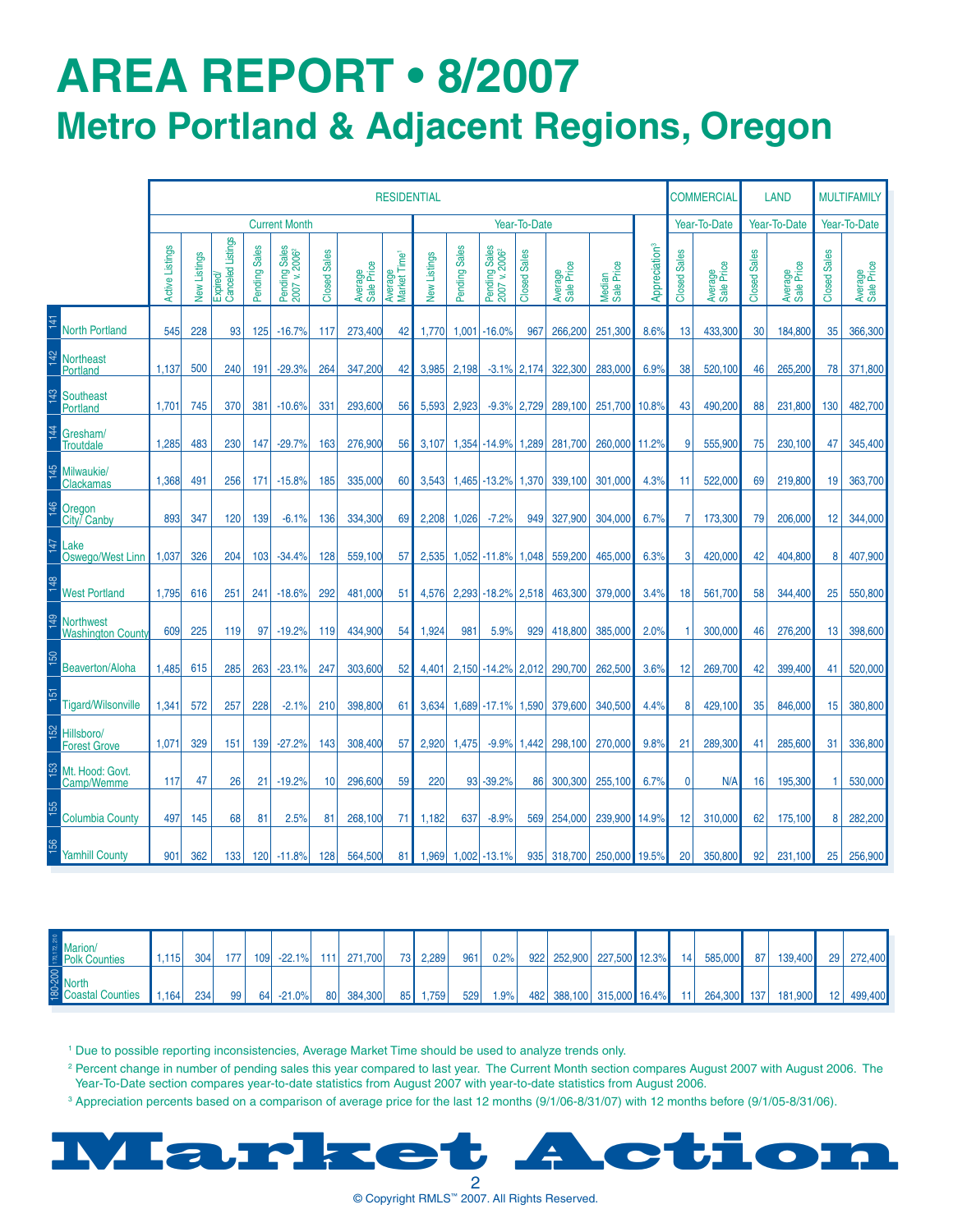

#### **ACTIVE LISTINGS Metro Portland, Oregon**

*This graph shows the active listings offered through RMLS™ for all property categories this year, with a comparison of the residential active listings last year.*

#### **PENDING SALES Metro Portland, Oregon**

*This graph represents monthly accepted offers in the Portland, Oregon metropolitan area over the past two years.*





#### **DAYS ON MARKET Metro Portland, Oregon**

*This graph shows average days on market for sales in the Portland, Oregon metropolitan area. (See footnote on page 1.)*

#### **AVERAGE SALE PRICE Metro Portland, Oregon**

*This graph represents the average sale price for all homes sold in the Portland, Oregon metropolitan area.*

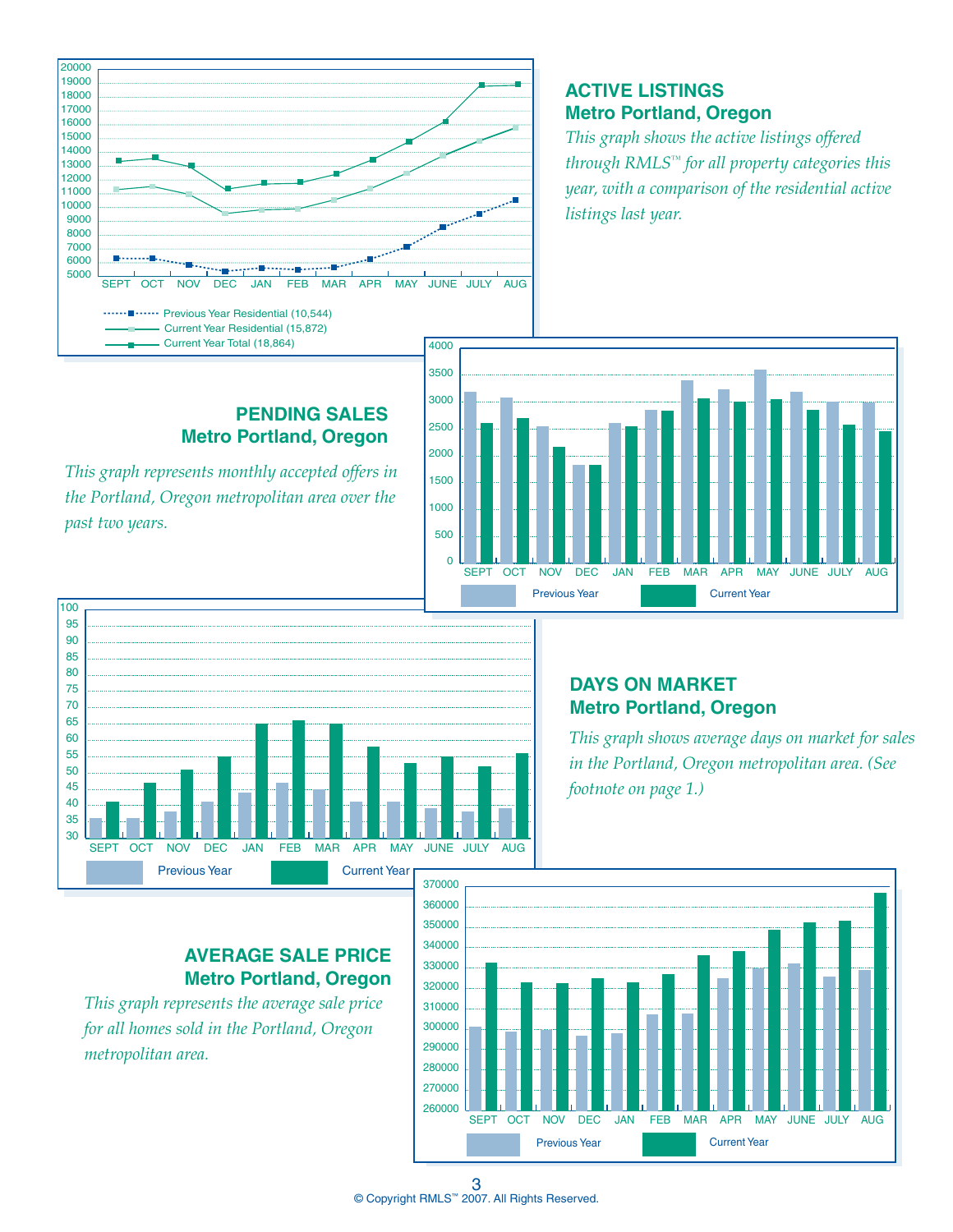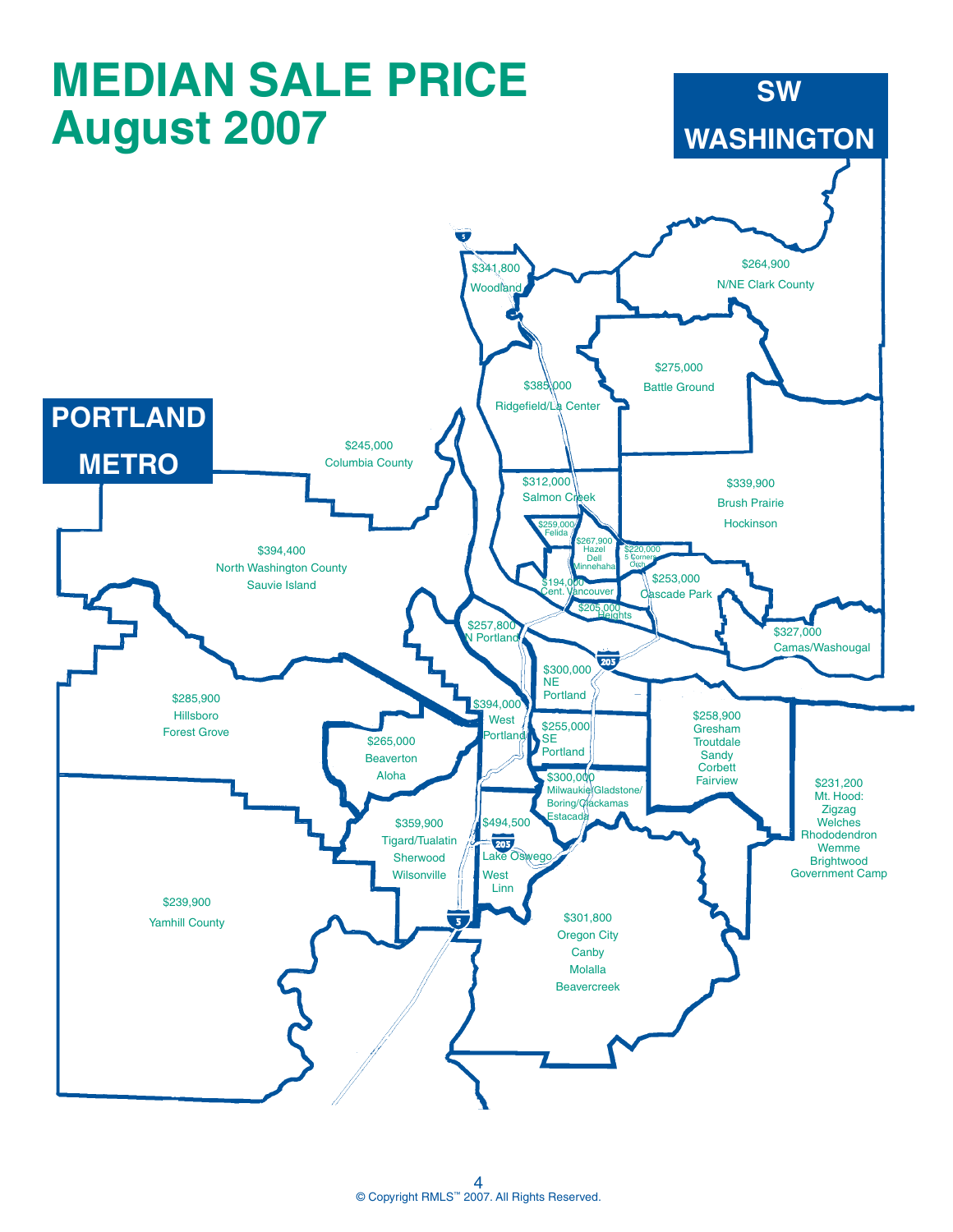

### **PORTLAND, OR NEW LISTINGS & CLOSED SALES**

*This graph shows the new residential listings and closed sales over the past 24 months in the greater Portland, Oregon metropolitan area.*

#### **PORTLAND, OR & CLARK COUNTY, WA MEDIAN SALE PRICE**

*This graph shows the median sale price over the past 12 months in the greater Portland, Oregon metropolitan area and Clark County.*





### **CLARK COUNTY, WA NEW LISTINGS & CLOSED SALES**

*This graph shows the new residential listings and closed sales over the past 24 months in Clark County.*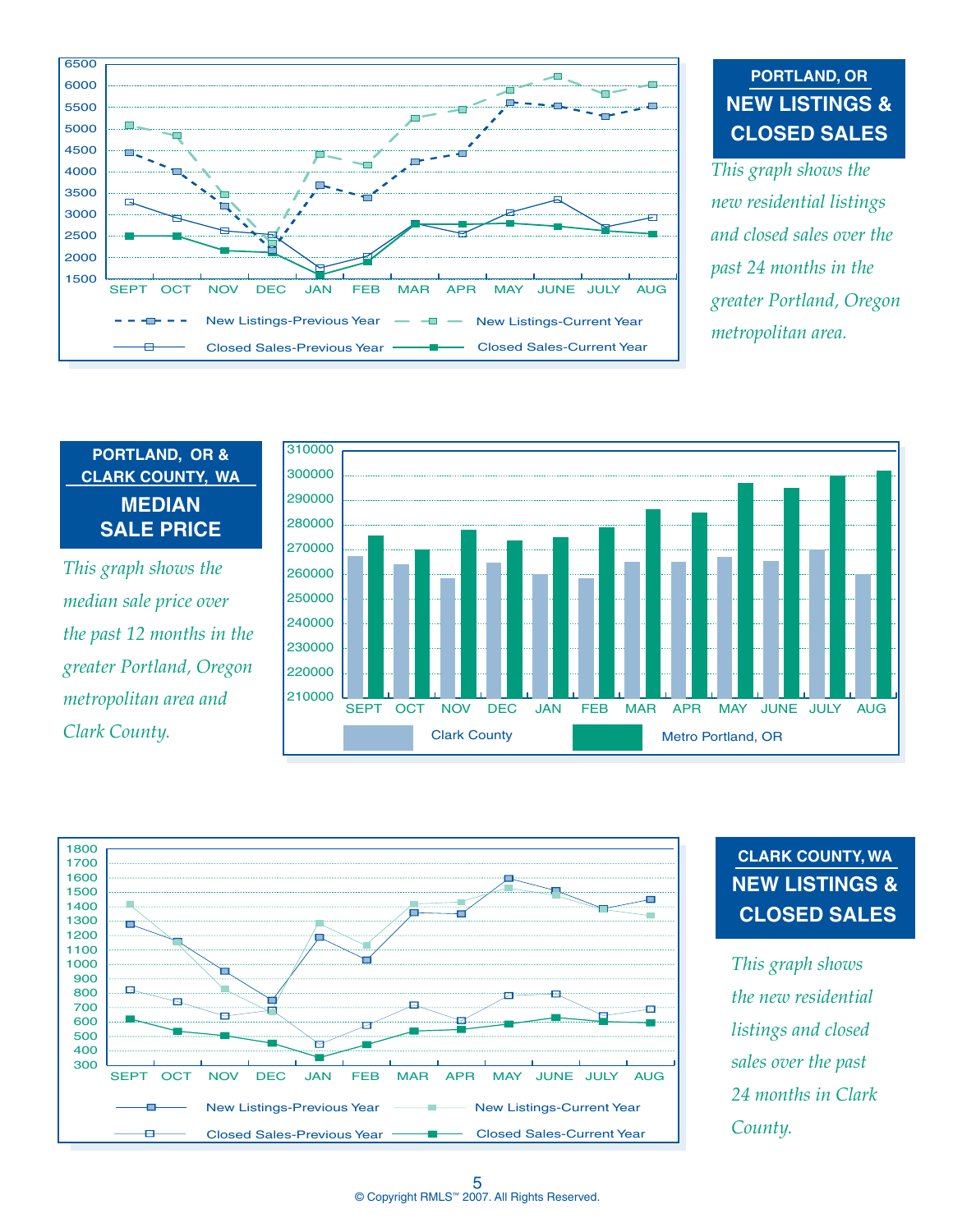## **SW Washington**



#### RESIDENTIAL REVIEW: Clark County Washington August 2007 Reporting Period

### **Residential Market Highlights**

|             | <b>Clark County</b> | New  <br>Listings | Pending<br><b>Sales</b> | Closed<br><b>Sales</b> | Average<br>Sale Price | Median<br>Sale Price | Average<br><b>Market</b><br>Time* |
|-------------|---------------------|-------------------|-------------------------|------------------------|-----------------------|----------------------|-----------------------------------|
|             | August              | 1,339             | 526                     | 595                    | 294,600               | 260,000              | 72                                |
| <b>2007</b> | Year-to-Date        | 10,721            | 4,770                   | 4,517                  | 307,600               | 264,600              | 79                                |
| 2006        | August              | 1,470             | 711                     | 690                    | 301,400               | 265,000              | 57                                |
|             | Year-to-Date        | 10,617            | 5,525                   | 5,268                  | 298,900               | 260,000              | 56                                |

At the request of our Realtors® the information on page 6 now refers to Clark County only. Until September 2006, we compiled Clark & Cowlitz County statistics together. At that time, we added Pacific County and also began reporting on each county's statistics individually. As a result, we have rerun some of the reports for Clark County individually to get comparable data. Because information is subject to change in our database, this may result in some reporting inconsistencies.

#### **August Residential Highlights**

A decrease in new listings helped counterbalance a decrease in closed sales, keeping inventory at 7.7 months. New listings fell 8.9% when comparing August 2007 to the same time in 2006. Closed sales saw a 7.8% decrease. Pending sales also decreased 28.1%.

#### **Year-to-Date Trends**

Year-to-date trends show just a slight decrease in transactions when comparing the period of January-August 2007 to the same period in 2006, closed sales were down just 1.3% and pending transactions dropped only 2.2%. However, new listings did grow 16.4%.

#### **Appreciation**

Comparing the 12 months ending with August 2007 to the 12 immediately prior, the average sale price rose 3.8% (\$307,000 v. \$295,700). Using the same formula, the median sale price increased 2.7% (\$264,000 v. \$257,100).



*This graph represents the average sale price for all homes sold in Southwest Washington.* 

#### **Clark Co. Inventory in Months**

| (Active Listings / Closed Sales) | 2005 | 2006 | 2007 |
|----------------------------------|------|------|------|
| January                          | 3.2  | 5.3  | 9.7  |
| February                         | 2.7  | 4.5  | 7.8  |
| March                            | 1.8  | 3.8  | 7.0  |
| April                            | 1.8  | 4.8  | 7.2  |
| May                              | 2.0  | 4.2  | 7.1  |
| <b>June</b>                      | 1.7  | 4.7  | 6.8  |
| July                             | 2.0  | 6.1  | 7.6  |
| August                           | 2.1  | 5.9  | 7.7  |
| September                        | 2.6  | 6.4  |      |
| October                          | 3.0  | 7.2  |      |
| November                         | 3.7  | 7.0  |      |
| December                         | 3.2  | 7.0  |      |
|                                  |      |      |      |



Market Action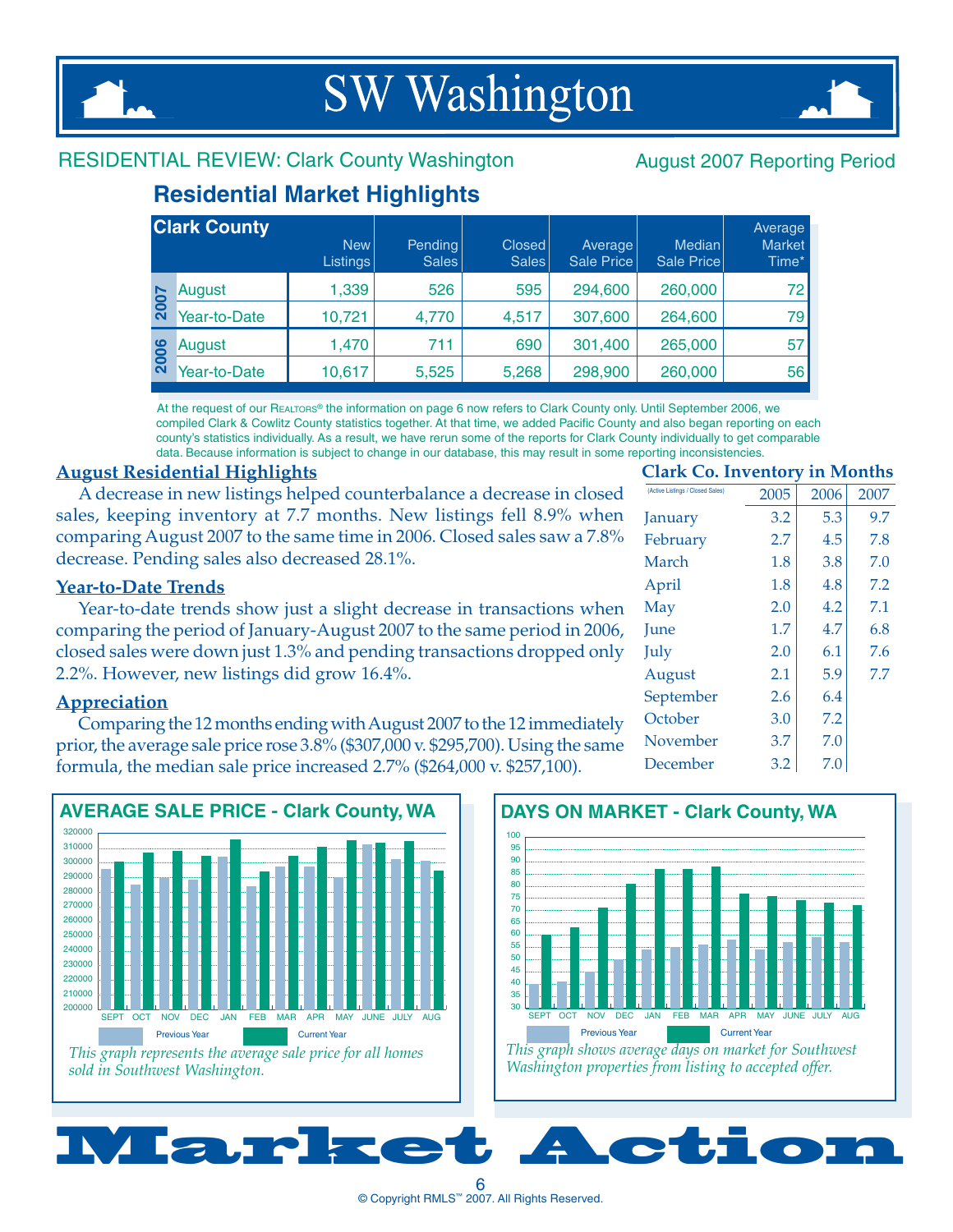## **AREa REPORT • 8/2007 • SW Washington**

|                             |                        |              |                              |                |                                            |                     |                       |                                     | <b>RESIDENTIAL</b> |               |                                            |                     |                       |                      |                           |                     | <b>COMMERCIAL</b>     |                     | <b>LAND</b>           |                     | <b>MULTIFAMILY</b>    |
|-----------------------------|------------------------|--------------|------------------------------|----------------|--------------------------------------------|---------------------|-----------------------|-------------------------------------|--------------------|---------------|--------------------------------------------|---------------------|-----------------------|----------------------|---------------------------|---------------------|-----------------------|---------------------|-----------------------|---------------------|-----------------------|
|                             |                        |              |                              |                | <b>Current Month</b>                       |                     |                       |                                     |                    |               |                                            | Year-To-Date        |                       |                      |                           |                     | Year-To-Date          |                     | Year-To-Date          |                     | Year-To-Date          |
|                             | <b>Active Listings</b> | New Listings | Canceled Listings<br>Expired | Pending Sales  | Pending Sales<br>2007 v. 2006 <sup>2</sup> | <b>Closed Sales</b> | Average<br>Sale Price | Market Time <sup>t</sup><br>Average | New Listings       | Pending Sales | Pending Sales<br>2007 v. 2006 <sup>2</sup> | <b>Closed Sales</b> | Average<br>Sale Price | Median<br>Sale Price | Appreciation <sup>3</sup> | <b>Closed Sales</b> | Average<br>Sale Price | <b>Closed Sales</b> | Average<br>Sale Price | <b>Closed Sales</b> | Average<br>Sale Price |
| <b>Downtown Vancouver</b>   | 124                    | 60           | 12                           | 12             | $-7.7%$                                    | 29                  | 212,200               | 39                                  | 289                | 171           | 16.3%                                      | 168                 | 247,300               | 216,500              | 9.5%                      | 3                   | 293,800               | $\overline{2}$      | 96,100                | 9                   | 267,200               |
| <b>NW Heights</b>           | 138                    | 38           | 8                            | 12             | $-45.5%$                                   | 15                  | 166,500               | 92                                  | 306                | 148           | $-37.8%$                                   | 141                 | 180,200               | 170,000              | 0.9%                      | 3                   | 418,600               | 4                   | 212,900               | 9                   | 253,300               |
| <b>SW Heights</b>           | 48                     | 25           | 9                            | 6              | $-45.5%$                                   | 8                   | 322,700               | 43                                  | 148                | 85            | $-4.5%$                                    | 80                  | 388,100               | 280,000              | 17.4%                     | $\overline{2}$      | 180,000               | 0                   | N/A                   | $\overline{2}$      | 721,700               |
| Lincoln/Hazel Dell          | 60                     | 23           | 13                           | 7              | $-58.8%$                                   | 13                  | 248,100               | 37                                  | 176                | 100           | $-2.9%$                                    | 98                  | 248,100               | 230,000              | 0.7%                      | 0                   | N.A                   | $\overline{2}$      | 292,800               | 3                   | 389,700               |
| <b>E</b> Hazel Dell         | 232                    | 69           | 45                           | 36             | $-33.3%$                                   | 29                  | 234,600               | 81                                  | 542                | 222           | $-30.4%$                                   | 200                 | 231,300               | 238,500              | 1.3%                      | 5                   | 432,500               | 50                  | 118,000               | 4                   | 374,600               |
| <b>NE Heights</b>           | 129                    | 39           | 18                           | 18             | $-10.0%$                                   | 19                  | 232,700               | 48                                  | 298                | 169           | 1.2%                                       | 159                 | 247,800               | 229,000              | 3.0%                      | 2                   | 223,000               | 6                   | 92,300                | 4                   | 561,200               |
| Orchards                    | 219                    | 69           | 39                           | 24             | $-52.9%$                                   | 27                  | 214,000               | 71                                  | 585                | 256           | $-25.1%$                                   | 243                 | 235,800               | 227,500              | $-6.6%$                   | $\overline{2}$      | 447,500               | 9                   | 228,000               |                     | 393,500               |
| Evergreen                   | 352                    | 108          | 61                           | 64             | $-7.2%$                                    | 63                  | 258,400               | 67                                  | 1,030              | 486           | $-8.0%$                                    | 438                 | 247,300               | 228,500              | 10.4%                     | 3                   | 676,700               | 12                  | 268,300               | 6                   | 324,100               |
| E Heights                   | 74                     | 22           | 3                            | 20             | 66.7%                                      | 14                  | 226,800               | 50                                  | 195                | 106           | 1.0%                                       | 96                  | 322,300               | 209,000              | 16.3%                     | 0                   | N/A                   | 3                   | 475,000               | 0                   | <b>N/A</b>            |
| <b>Cascade Park</b>         | 114                    | 38           | 23                           | 20             | 11.1%                                      | 25                  | 259,800               | 51                                  | 316                | 153           | $-13.6%$                                   | 149                 | 302,500               | 265,000              | $-0.1%$                   |                     | 37,500                | $\overline{2}$      | 386,000               | 8                   | 433,100               |
| <b>Five Corners</b>         | 134                    | 53           | 21                           | 19             | $-45.7%$                                   | 22                  | 237,200               | 75                                  | 362                | 180           | $-37.3%$                                   | 171                 | 243,900               | 229,900              | 4.5%                      |                     | 350,000               | 8                   | 119,400               | 3                   | 495,000               |
| <b>E</b> Orchards           | 154                    | 43           | 26                           | 19             | $-34.5%$                                   | 21                  | 341,700               | 66                                  | 399                | 172           | $-18.5%$                                   | 159                 | 314,400               | 294,900              | $-2.2%$                   | 0                   | N/A                   | 6                   | 235,200               |                     | 340,000               |
| <b>Fisher's Landing</b>     | 194                    | 60           | 22                           | 36             | 33.3%                                      | 38                  | 301,600               | 59                                  | 515                | 259           | 4.4%                                       | 237                 | 308,700               | 297,900              | 5.1%                      |                     | 35,000                |                     | 4 1,339,000           | 4                   | 299,800               |
| <b>SE County</b>            | 43                     | 10           | $\overline{7}$               | -1             | $-80.0%$                                   | 6                   | 352,200               | 47                                  | 72                 | 23            | $-45.2%$                                   | 26                  | 415,100               | 364,000              | $-4.9%$                   | 0                   | N/A                   | 10                  | 292,400               | $\mathbf 0$         | <b>N/A</b>            |
| <b>Camas City</b>           | 355                    | 116          | 107                          | 29             | $-45.3%$                                   | 50                  | 395,500               | 93                                  | 856                | 323           | $-20.4%$                                   | 324                 | 435,600               | 380,000              | 1.5%                      | 0                   | N/A                   | 25                  | 452,600               | 7                   | 286,700               |
| Washougal                   | 367                    | 100          | 72                           | 27             | $-38.6%$                                   | 23                  | 296,100               | 59                                  | 731                | 277           | $-16.6%$                                   | 257                 | 355,700               | 305,500              | 4.5%                      | 3                   | 226,500               | 63                  | 145,300               | $\overline{2}$      | 350,000               |
| N Hazel Dell                | 162                    | 52           | 26                           | 22             | $-29.0%$                                   | 15                  | 286,300               | 55                                  | 351                | 196           | 2.1%                                       | 180                 | 304,700               | 271,000              | 1.4%                      | $\mathbf{0}$        | N/A                   | 21                  | 144,900               | $\mathbf 0$         | <b>N/A</b>            |
| <b>S</b> Salmon Creek       | 258                    | 65           | 33                           | 25             | 4.2%                                       | 17                  | 298,000               | 95                                  | 579                | 230           | 36.9%                                      | 210                 | 295,600               | 290,000              | 11.5%                     | 2                   | 391,200               |                     | 85,000                | $\overline{2}$      | 396,500               |
| N Felida                    | 167                    | 41           | 19                           | 23             | $-43.9%$                                   | 29                  | 302,900               | 79                                  | 432                | 241           | $-12.0%$                                   | 236                 | 328,200               | 311,000              | 3.6%                      |                     | 1 1,650,000           | 20                  | 203,300               | $\mathbf{0}$        | <b>N/A</b>            |
| N Salmon Creek              | 234                    | 43           | 20                           | 17             | $-43.3%$                                   | 22                  | 358,800               | 63                                  | 444                | 195           | 7.7%                                       | 194                 | 334,400               | 297,500              | $-8.5%$                   | 0                   | N/A                   | 6                   | 179,900               | $\mathbf 0$         | <b>N/A</b>            |
| Ridgefield                  | 130                    | 27           | 13                           | 17             | 240.0%                                     | 14                  | 337,700               | 184                                 | 280                | 104           | 22.4%                                      | 99                  | 358,100               | 355,000              | 10.1%                     | 2                   | 600,000               | 12                  | 157,100               |                     | 169,900               |
| W of I-5 County             | 48                     | 12           | 4                            | 5              | 400.0%                                     | 6                   | 378,200               | 126                                 | 63                 | 17            | $-32.0%$                                   | 14                  | 436,800               | 417,500              | $-8.9%$                   | $\mathbf{0}$        | N/A                   | 6                   | 336,700               | 0                   | <b>N/A</b>            |
| NW E of I-5 County          | 67                     | 17           | 9                            | 4              | $-50.0%$                                   | $\overline{2}$      | 535,000               | 44                                  | 116                | 46            | $-22.0%$                                   | 41                  | 513,700               | 470,000              | 10.9%                     |                     | 1 1,200,000           | 16                  | 220,200               | 0                   | <b>N/A</b>            |
| <b>Battleground</b>         | 310                    | 86           | 57                           | 25             | $-32.4%$                                   | 45                  | 303,300               | 59                                  | 671                | 276           | $-20.5%$                                   | 278                 | 304,400               | 258,800              | 2.9%                      | 3                   | 598,300               | 22                  | 289,000               | 0                   | <b>N/A</b>            |
| <b>Brush Prairie</b>        | 248                    | 64           | 33                           | 21             | $-25.0%$                                   | 16                  | 427,300               | 68                                  | 513                | 185           | $-19.2%$                                   | 174                 | 407,000               | 350,000              | 5.4%                      |                     | 515,000               | 19                  | 306,000               | 3                   | 335,700               |
| <b>East County</b>          | 2                      |              | 1                            | -1             | $-50.0%$                                   | $\mathbf{0}$        | N/A                   | N/A                                 | 9                  | 4             | 0.0%                                       |                     | 308,700               | 335,000              | $-35.4%$                  | 0                   | N/A                   |                     | 125,000               | $\mathbf{0}$        | <b>N/A</b>            |
| <b>Central County</b>       | 19                     | 4            | 1                            |                | $-100.0\%$                                 | 3                   | 538,300               | 131                                 | 35                 | 18            | $-18.2%$                                   | 19                  | 442,200               | 455,000              | 10.4%                     | $\overline{0}$      | N/A                   | $\overline{2}$      | 242,600               | $\mathbf 0$         | <b>N/A</b>            |
| <b>Mid-Central County</b>   | 29                     | 6            | 8                            | -1             | 0.0%                                       | 4                   | 597,000               | 209                                 | 64                 | 22            | $-8.3%$                                    | 22                  | 466,500               | 454,800              | 16.9%                     | 0                   | N/A                   | 14                  | 281,000               | 0                   | <b>N/A</b>            |
| Yacolt                      | 61                     | 22           | 9                            | 6              | $-14.3%$                                   | 9                   | 308,700               | 146                                 | 115                | 39            | $-31.6%$                                   | 38                  | 330,200               | 272,800              | 5.1%                      | 2                   | 237,500               | 6                   | 182,000               | 0                   | <b>N/A</b>            |
| La Center                   | 81                     | 15           | 17                           | 5              | $-16.7%$                                   | 8                   | 398,600               | 65                                  | 151                | 48            | $-44.2%$                                   | 46                  | 358,000               | 343,500              | 3.4%                      | 2                   | 146,000               | 2                   | 179,500               | 0                   | <b>N/A</b>            |
| N Central                   | 38                     | 9            | 2                            | 2              | 100.0%                                     | $\overline{2}$      | 272,500               | 91                                  | 58                 | 11            | $-31.3%$                                   | 11                  | 365,400               | 325,000              | $-9.7%$                   | 0                   | N/A                   | 7                   | 206,400               | 0                   | <b>N/A</b>            |
| <b>NE Corner</b>            | 10                     | 2            | $\overline{2}$               | 2              | $-66.7%$                                   | 1                   | 232,000               | 114                                 | 20                 | 8             | $-46.7%$                                   | $6 \mid$            | 315,800               | 317,500              | 5.1%                      | 0                   | N/A                   | 6                   | 170,800               | $\mathbf 0$         | <b>N/A</b>            |
| <b>Clark County Total</b>   | 4,601 1,339            |              | 740                          | 526            | $-26.0%$                                   | 595                 | 294,600               |                                     | 72 10,721 4,770    |               | $-13.7\%$ 4,517                            |                     | 307,600               | 264,600              | 3.8%                      | 40                  | 426,100               | 367                 | 226,200               | 69                  | 355,700               |
| <b>Woodland City</b>        | 72                     | 16           | 9                            |                | 166.7%                                     |                     |                       | 186                                 |                    | 67            | 34.0%                                      |                     |                       |                      | 9.4%                      |                     | 312,000               | 2                   | 123,000               |                     | 246,900               |
| <b>Woodland Area</b>        |                        |              |                              | 8 <sup>1</sup> |                                            |                     | 314,100               |                                     | 146                |               |                                            | 44                  | 296,100               | 316,500              |                           |                     |                       | 17 <sup>1</sup>     |                       | 0                   |                       |
| <b>Cowlitz County</b>       | 62<br>324              | 12           | 6                            | 61             | 100.0%                                     | 4                   | 631,200               | 91                                  | 114                | 31            | $-20.5%$                                   | 32                  | 413,700               | 356,500              | 20.9%<br>10.5%            |                     | 420,000               | 32                  | 170,300               |                     | N/A<br>12 246,900     |
| <b>Cowlitz County Total</b> |                        | 83           | 46<br>61                     | 36             | $-14.3%$<br>4.2%                           | 33                  | 211,500               | 110                                 | 618<br>878         | 233<br>331    | $-14.3%$<br>$-8.3%$                        | 211                 | 218,500               | 195,000              | 11.6%                     | 5                   | 357,800               | 51                  | 206,600               |                     | 13 246,900            |
|                             | 458                    | 111          |                              | 50             |                                            | 41                  | 262,500               | 115                                 |                    |               |                                            | 287                 | 252,200               | 220,000              |                           |                     | 360,100               |                     | 191,200               |                     |                       |
| <b>Pacfic County</b>        | 261                    | 50           | 23                           | 14             | N/A                                        | 20                  | 191,600               | 83                                  | 331                | 129           | N/A                                        | 124                 | 207,300               | 187,800              | 14.1%                     | 4                   | 286,300               | 56                  | 315,000               | 0                   | N/A                   |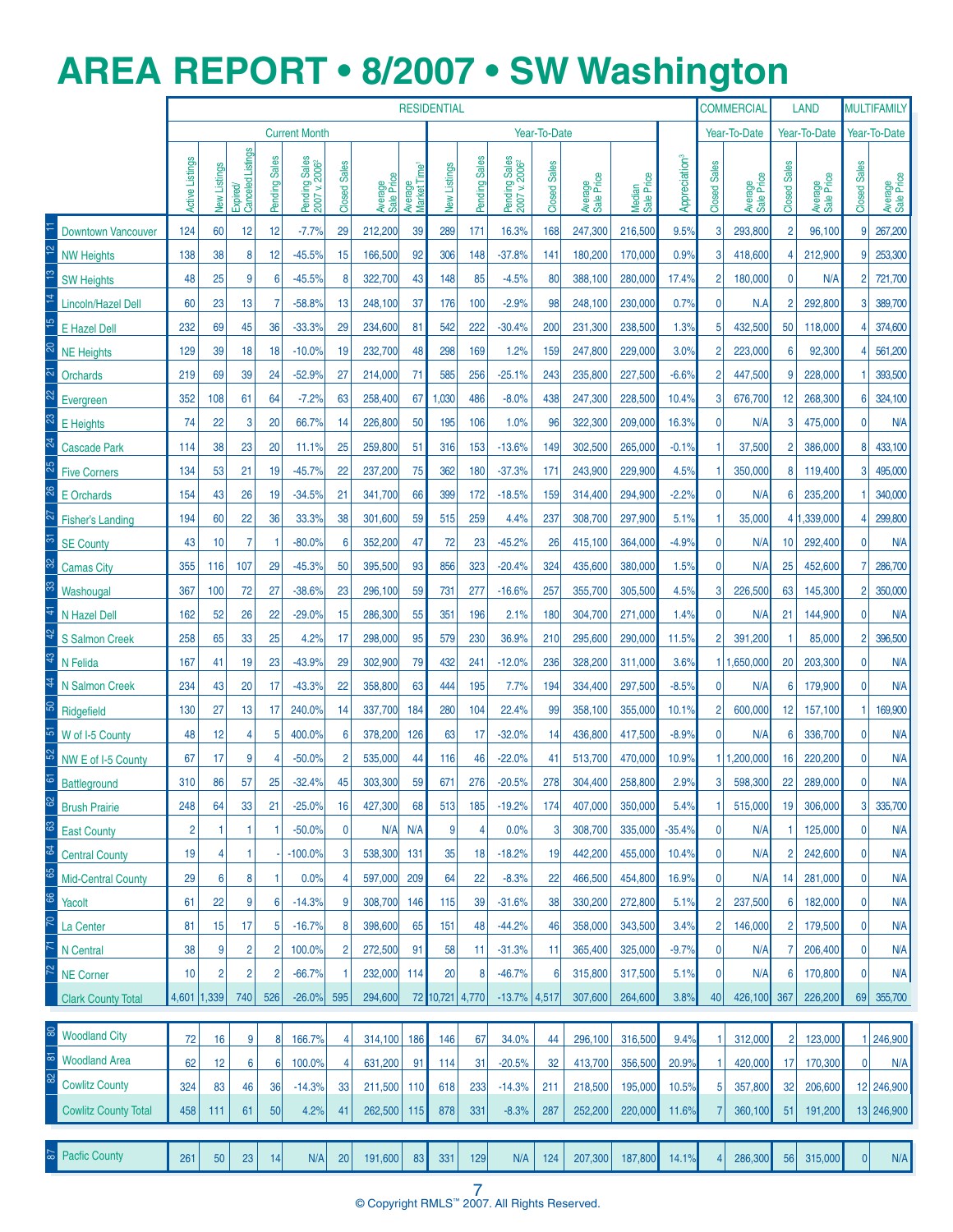

## **Lane County**



#### RESIDENTIAL REVIEW: Greater Lane County, Oregon August 2007 Reporting Period

#### **Residential Market Highlights**

|      | <b>Greater Lane</b><br><b>County, Oregon</b> | New  <br><b>Listings</b> | Pending<br>Sales | Closed<br><b>Sales</b> | Average<br>Sale Price | Median<br>Sale Price | Average<br><b>Market</b><br>Time* |
|------|----------------------------------------------|--------------------------|------------------|------------------------|-----------------------|----------------------|-----------------------------------|
| 2007 | August                                       | 736                      | 372              | 446                    | 266,100               | 234,800              | 66                                |
|      | Year-to-Date                                 | 5,748                    | 3,149            | 3,048                  | 267,400               | 236,000              | 69                                |
|      | August                                       | 858                      | 478              | 526                    | 272,100               | 242,800              | 50                                |
| 2006 | Year-to-Date                                 | 5,463                    | 3,471            | 3,284                  | 254,600               | 223,300              | 51                                |

#### **August Residential Highlights**

While the number of transactions decreased, Lane County inventory also dropped to just 5.1 months due to a decrease in new listings. New listings fell 14.2% when comparing August 2007 to August 2006. However, pending sales dropped 22.2% and closed sales fell 15.2%.

#### **Year-to-Date Trends**

 The period of January-August 2007 compared to the same time in 2006 reveals that new listings grew 5.2%. However, pending sales were down 9.3% and closed sales decreased by 7.2%.

#### **Appreciation**

Comparing the 12 months ending with August 2007 to the 12 immediately prior, the average sale price rose 7.1% (\$264,400 v. \$247,000). Using the same formula we can see that the median sale price increased 7.7% (\$233,000 v. \$216,200).



*This graph represents the average sale price for all homes sold in Greater Lane County, Oregon.*

#### Inventory in Months (Active Listings / Closed Sales)

|           | 2005 | 2006 | 2007    |
|-----------|------|------|---------|
| January   | 3.4  | 3.8  | 5.6     |
| February  | 2.8  | 3.3  | $4.9^*$ |
| March     | 1.8  | 2.4  | 4.5     |
| April     | 1.8  | 2.7  | 4.7     |
| May       | 1.7  | 2.8  | 4.5     |
| June      | 1.8  | 3.1  | 4.6     |
| July      | 2.1  | 3.8  | 6.0     |
| August    | 1.8  | 3.2  | 5.1     |
| September | 2.3  | 4.5  |         |
| October   | 2.3  | 4.5  |         |
| November  | 2.5  | 5.6  |         |
| December  | 2.7  | 4.9  |         |

\*August 2005–February 2007 revised due to a recording error.



*This graph shows average days on market for Greater Lane County, Oregon properties from listing to accepted offer.*

 $^8$  8<br>© Copyright RMLS™ 2007. All Rights Reserved.

Market Action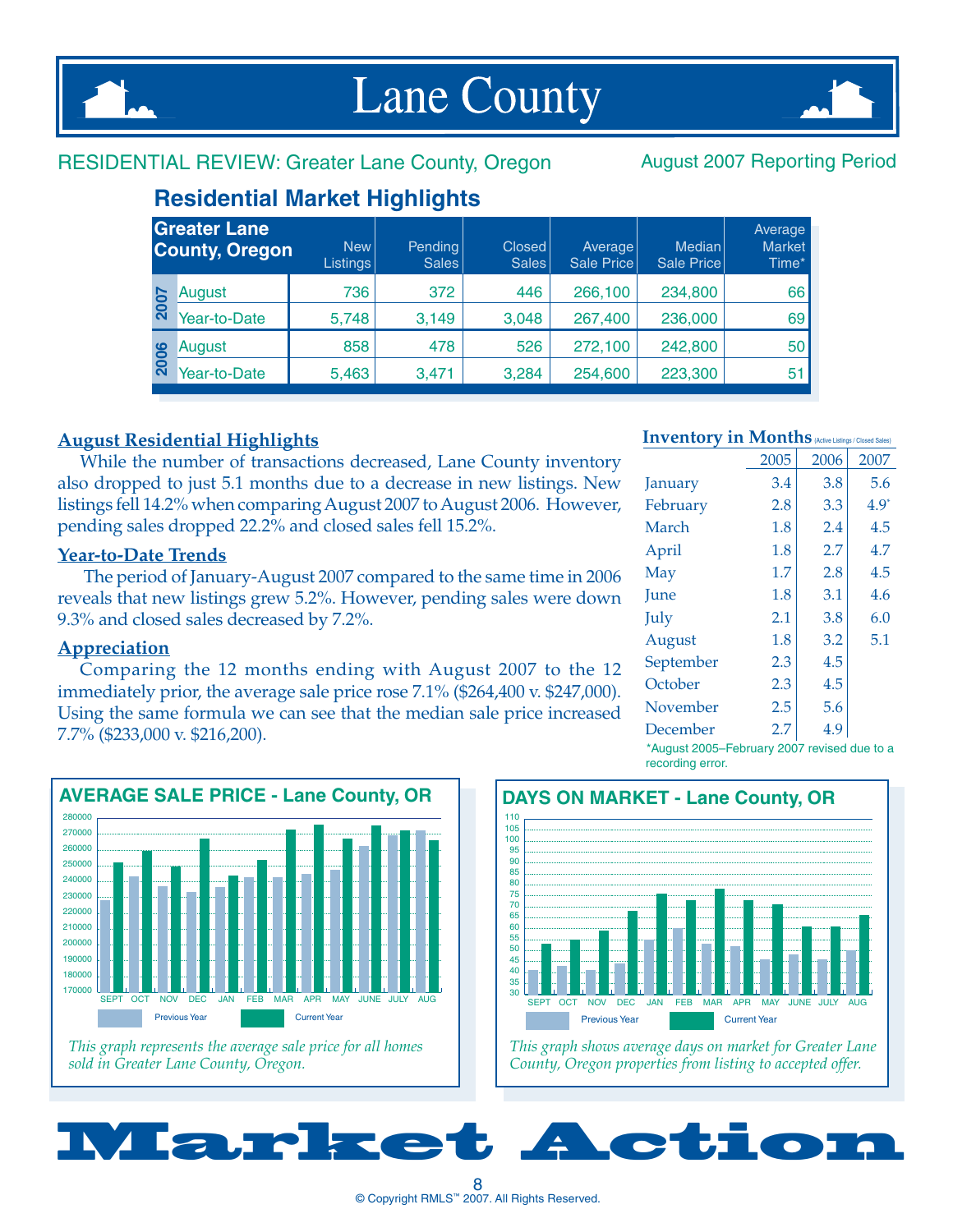### **AREa REPORT • 8/2007 Lane County, Oregon**

|                                             |                 |              |                               |                |                                                                    |                         |                       | <b>RESIDENTIAL</b>                  |              |               |                                                                           |                     |                       |                      |                           |                     | COMMERCIAL            |                     | LAND                  |                     | <b>MULTIFAMILY</b>    |
|---------------------------------------------|-----------------|--------------|-------------------------------|----------------|--------------------------------------------------------------------|-------------------------|-----------------------|-------------------------------------|--------------|---------------|---------------------------------------------------------------------------|---------------------|-----------------------|----------------------|---------------------------|---------------------|-----------------------|---------------------|-----------------------|---------------------|-----------------------|
|                                             |                 |              |                               |                | <b>Current Month</b>                                               |                         |                       |                                     |              |               |                                                                           | Year-To-Date        |                       |                      |                           |                     | Year-To-Date          |                     | Year-To-Date          |                     | Year-To-Date          |
|                                             | Active Listings | New Listings | Expired/<br>Canceled Listings | Pending Sales  | Pending Sales<br>2007 v. 2006 <sup>2</sup><br>Pending <sup>S</sup> | <b>Sales</b><br>Closed: | Average<br>Sale Price | Average<br>Market Time <sup>1</sup> | New Listings | Pending Sales | ding Sales<br>'v. 2006 <sup>2</sup><br>Pending <sup>s</sup><br>2007 v. 20 | <b>Closed Sales</b> | Average<br>Sale Price | Median<br>Sale Price | Appreciation <sup>3</sup> | <b>Closed Sales</b> | Average<br>Sale Price | <b>Closed Sales</b> | Average<br>Sale Price | <b>Closed Sales</b> | Average<br>Sale Price |
| <b>Florence</b><br><b>Coast Village</b>     | 14              | 3            | 4                             | $\overline{2}$ | N/A                                                                | $\overline{2}$          | 64,000                | 254                                 | 15           | 6             | $-20.0%$                                                                  | 5                   | 62,300                | 58,500               | $-42.3%$                  | 0                   | N/A                   | 10                  | 53,400                | $\mathbf 0$         | N/A                   |
| <b>Florence</b><br><b>Green Trees</b>       | 30              | 4            | 2                             | 9              | N/A                                                                | 8                       | 121,900               | 263                                 | 40           | 23            | 27.8%                                                                     | 21                  | 126,700               | 120,000              | $-18.5%$                  | 0                   | N/A                   | 5                   | 119,500               | 0                   | N/A                   |
| <b>Florence</b><br><b>Florentine</b>        | 28              | 4            | 1                             | 1              | $-66.7%$                                                           | 1                       | 216,000               | 43                                  | 31           | 14            | 0.0%                                                                      | 15                  | 257,900               | 239,000              | 2.1%                      | 0                   | N/A                   | $\mathbf 0$         | N/A                   | $\mathbf 0$         | N/A                   |
| Florence<br><b>Town</b>                     | 174             | 29           | 22                            | 9              | $-18.2%$                                                           | 10                      | 306,800               | 203                                 | 236          | 84            | $-23.6%$                                                                  | 84                  | 280,500               | 249,026              | 3.1%                      | 6                   | 433,300               | 10                  | 155,900               | 3                   | 313,000               |
| <b>Florence</b><br><b>Beach</b>             | 46              | 6            | 12                            | 5              | 400.0%                                                             | 9                       | 261,400               | 143                                 | 72           | 46            | 91.7%                                                                     | 44                  | 316,000               | 299,450              | 3.0%                      | 0                   | N/A                   | 8                   | 129,100               | 0                   | N/A                   |
| <b>Florence</b><br><b>North</b>             | 59              | 8            | 6                             | $\overline{2}$ | $-75.0%$                                                           | 0                       | N/A                   | N/A                                 | 67           | 14            | $-53.3%$                                                                  | 11                  | 422,300               | 297,000              | $-16.0%$                  | 1                   | 30,000                | 9                   | 155,500               | $\mathbf 0$         | N/A                   |
| <b>Florence South/</b><br><b>Dunes City</b> | 65              | 8            | 1                             | 7              | 40.0%                                                              | 3                       | 583,300               | 295                                 | 70           | 21            | 0.0%                                                                      | 15                  | 448,300               | 255,000              | 55.2%                     | 0                   | N/A                   | 8                   | 193,100               | $\mathbf 0$         | N/A                   |
| <b>Florence East/</b><br><b>Mapleton</b>    | 38              | 5            |                               | $\overline{2}$ | 0.0%                                                               | 4                       | 152,700               | 121                                 | 46           | 15            | 50.0%                                                                     | 16                  | 246,000               | 200,000              | $-23.8%$                  | $\overline{2}$      | 171,500               | $\overline{2}$      | 87,500                | 1                   | 187,000               |
| <b>Florence Total</b>                       | 454             | 67           | 49                            | 37             | 23.3%                                                              | 37                      | 246,000               | 198                                 | 577          | 223           | $-3.9%$                                                                   | 211                 | 282,500               | 242,000              | $-0.7%$                   | 9                   | 330,300               | 52                  | 131,600               | 4                   | 281,500               |
|                                             |                 |              |                               |                |                                                                    |                         |                       |                                     |              |               |                                                                           |                     |                       |                      |                           |                     |                       |                     |                       |                     |                       |
| <b>Hayden Bridge</b>                        | 49              | 20           | 9                             | 18             | 157.1%                                                             | 15                      | 272,100               | 75                                  | 158          | 102           | 10.9%                                                                     | 95                  | 238.400               | 220,000              | 2.0%                      | 0                   | N/A                   | 1                   | 85,000                | 5                   | 305,800               |
| <b>McKenzie Valley</b>                      | 82              | 21           | 16                            | 4              | $-69.2%$                                                           | 6                       | 398,500               | 78                                  | 141          | 44            | $-42.1%$                                                                  | 46                  | 429,300               | 390,000              | 15.1%                     | $\mathbf{1}$        | 603,000               | 3                   | 578,700               | $\mathbf{0}$        | N/A                   |
| <b>Pleasant Hill/Oak</b><br>Cottage Grove/  | 102             | 29           | 9                             | 15             | 25.0%                                                              | 16                      | 238,700               | 110                                 | 218          | 99            | $-29.3%$                                                                  | 92                  | 245,500               | 184,500              | 5.9%                      | 5                   | 307,800               | 28                  | 113,200               | 5                   | 168,900               |
| Creswell/Dorena                             | 306             | 88           | 42                            | 25             | $-47.9%$                                                           | 27                      | 216,200               | 88                                  | 585          | 240           | $-27.9%$                                                                  | 239                 | 231,100               | 219,500              | 7.7%                      | $\overline{2}$      | 202,500               | 39                  | 163,300               | 3                   | 244,300               |
| <b>Veneta/Elmira</b>                        | 117             | 25           | 16                            | 17             | $-10.5%$                                                           | 22                      | 229,900               | 51                                  | 288          | 155           | $-24.8%$                                                                  | 155                 | 258,800               | 229,500              | 1.8%                      | $\overline{2}$      | 132,000               | 9                   | 371,400               | $\mathbf{1}$        | 215,000               |
| <b>Junction City</b>                        | 93              | 30           | 13                            | 20             | 5.3%                                                               | 23                      | 270,500               | 62                                  | 252          | 144           | 25.2%                                                                     | 127                 | 285,700               | 241,000              | 16.2%                     | $\overline{2}$      | 249,200               | 7                   | 226,100               | 5                   | 279,000               |
| Thurston                                    | 142             | 46           | 37                            | 21             | $-51.2%$                                                           | 32                      | 226,100               | 63                                  | 409          | 211           | $-21.9%$                                                                  | 217                 | 233,000               | 216,000              | 15.8%                     | $\mathbf 0$         | N/A                   | 16                  | 134,700               | 11                  | 320,300               |
| Coburg I-5                                  | 37              | 10           | 9                             | 4              | $-20.0%$                                                           | 5                       | 224,100               | 81                                  | 81           | 38            | $-9.5%$                                                                   | 36                  | 255,800               | 212,000              | 13.4%                     | 4                   | 276,300               | 4                   | 224,300               | 3                   | 283,000               |
| N Gilham                                    | 50              | 13           | 6 <sup>1</sup>                | 17             | 41.7%                                                              | 22                      | 365,800               | 94                                  | 174          | 132           | 38.9%                                                                     | 124                 | 337,400               | 301,000              | 6.4%                      | 0                   | N/A                   | 3                   | 116,700               | $\overline{2}$      | 341,800               |
| <b>Ferry Street Bridge</b>                  | 137             | 53           | 19                            | 17             | $-51.4%$                                                           | 36                      | 324,700               | 98                                  | 393          | 253           | 2.8%                                                                      | 254                 | 308,800               | 275.500              | 4.4%                      | 1                   | 165,000               | 6                   | 643,700               | 5                   | 308,800               |
| E Eugene                                    | 129             | 53           | 9                             | 31             | $-20.5%$                                                           | 45                      | 361,400               | 40                                  | 393          | 242           | $-3.2%$                                                                   | 229                 | 346,300               | 300,000              | 1.8%                      | 3                   | 209,000               | 11                  | 317,900               | 8                   | 339,400               |
| <b>SW Eugene</b>                            | 295             | 93           | 35                            | 51             | 15.9%                                                              | 59                      | 295,500               | 43                                  | 703          | 379           | 4.4%                                                                      | 327                 | 335,800               | 294,500              | 4.9%                      | 0                   | N/A                   | 24                  | 224,600               | 8                   | 384,800               |
| <mark>ನ W Eugene</mark>                     | 68              | 26           | 71                            | 16             | 0.0%                                                               | 14                      | 171,100               | 35                                  | 201          | 137           | 37.0% 154                                                                 |                     | 215,600               | 202,300              | 13.0%                     | 4                   | 431,300               | 4                   | 158,500               | 10                  | 314,700               |
| <mark>역</mark><br><mark>Ru</mark> Danebo    | 224             | 81           | 30                            | 38             | $-40.6%$                                                           | 32                      | 187,600               | 78                                  | 609          | 328           | $-15.0%$                                                                  | 318                 | 213,100               | 212,500              | 10.8%                     | 6                   | 546,700               | -1                  | 54,000                | 12                  | 242,900               |
| स्र<br>ब्यारा Road                          | 51              | 17           | 9                             | 9              | $-10.0%$                                                           | 16                      | 240,900               | 69                                  | 169          | 96            | $-16.5%$                                                                  | 97                  | 226,100               | 212,000              | 6.9%                      | 0                   | N/A                   | 6                   | 107,300               | $\overline{2}$      | 283,500               |
| Santa Clara                                 | 205             | 68           | 27                            | 31             | $-24.4%$                                                           | 27                      | 268,100               | 66                                  | 473          | 254           | $-8.6%$                                                                   | 247                 | 281,100               | 257,300              | 2.9%                      | 1                   | 17,400                | 4                   | 187,600               | 4                   | 258,700               |
| Springfield                                 | 147             | 55           | 21                            | 38             | $-9.5%$                                                            | 45                      | 177,700               | 57                                  | 455          | 269           | $-14.6%$                                                                  | 266                 | 181,600               | 173,000              | 3.4%                      | 5                   | 257,200               | 7                   | 86,300                | 19                  | 227,300               |
| <b>Mohawk Valley</b>                        | 22              | 8            | $\overline{2}$                |                | $0$ -100.0%                                                        | 4                       | 498,000               | 123                                 | 46           | 26            | $-33.3%$                                                                  | 25                  | 344,200               | 340,000              | $-8.1%$                   | 0                   | N/A                   | 8                   | 230,400               | 0                   | N/A                   |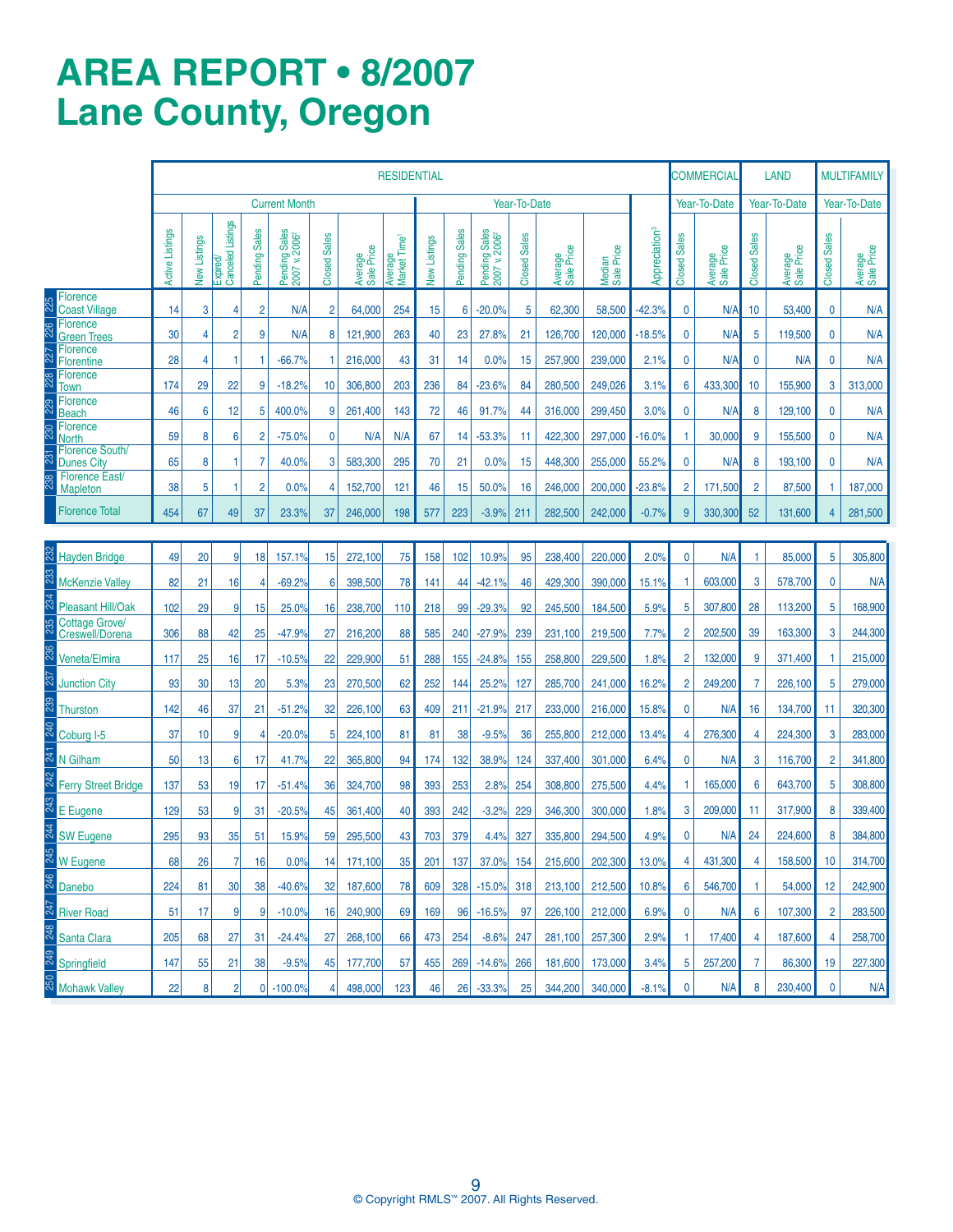## **Douglas County**



#### RESIDENTIAL REVIEW: Douglas County, Oregon August 2007 Reporting Period

### **Residential Market Highlights**

|      | <b>Douglas County,</b><br><b>Oregon</b> | New <sup> </sup><br>Listings | Pending<br>Sales | Closed<br>Sales | Average<br>Sale Price | Medianl<br><b>Sale Pricel</b> | Average<br><b>Market</b><br>Time* |
|------|-----------------------------------------|------------------------------|------------------|-----------------|-----------------------|-------------------------------|-----------------------------------|
| 2007 | August                                  | 229                          | 112              | 130             | 213,800               | 185,000                       | 102                               |
|      | Year-to-Date                            | 2,068                        | 876              | 829             | 216,900               | 187,500                       | 106                               |
| 2006 | August                                  | 273                          | 144              | 127             | 226,700               | 190,000                       | 90                                |
|      | Year-to-Date                            | 2,143                        | 1,058            | 1,006           | 207,600               | 180,000                       | 80                                |
|      |                                         |                              |                  |                 |                       |                               |                                   |

#### **August Residential Highlights**

In August 2007, closed sales increased 2.4% when compared with August 2006. On the other hand, pending sales were down 22.2%. New listings also saw a decline of 16.1%. At the month's rate of sales, the 1,283 active residential listings would last 9.9 months.

#### **Year-to-Date Trends**

When comparing the periods of January-August 2007 and January-August 2006 it reveals that closed sales and pending sales decreased 17.6% and 17.2%, respectively. New listings have also dropped by 3.5%.

#### **Appreciation**

A comparison of the 12 months ending with August 2007 to the 12 immediately prior shows that the average sale price increased 0.8% (\$215,200 v. \$213,400). The same formula reveals that the median sale price increased 2.8% (\$185,000 v. \$180,000).





*County, Oregon properties from listing to accepted offer.*

#### **Inventory in Months** (Active Listings / Closed Sales)

|           | 2005 | 2006 | 2007 |
|-----------|------|------|------|
| January   | 3.4  | 6.5  | 12   |
| February  | 4.8  | 6.2  | 11.6 |
| March     | 3.3  | 6.3  | 9.6  |
| April     | 3.1  | 6.9  | 13.8 |
| May       | 3.0  | 6.0  | 11.1 |
| June      | 2.9  | 8.5  | 11.0 |
| July      | 3.0  | 7.8  | 12.7 |
| August    | 3.5  | 8.5  | 9.9  |
| September | 3.5  | 8.7  |      |
| October   | 4.6  | 8.7  |      |
| November  | 4.7  | 11.1 |      |
| December  | 5.5  | 11.9 |      |
|           |      |      |      |

Market Action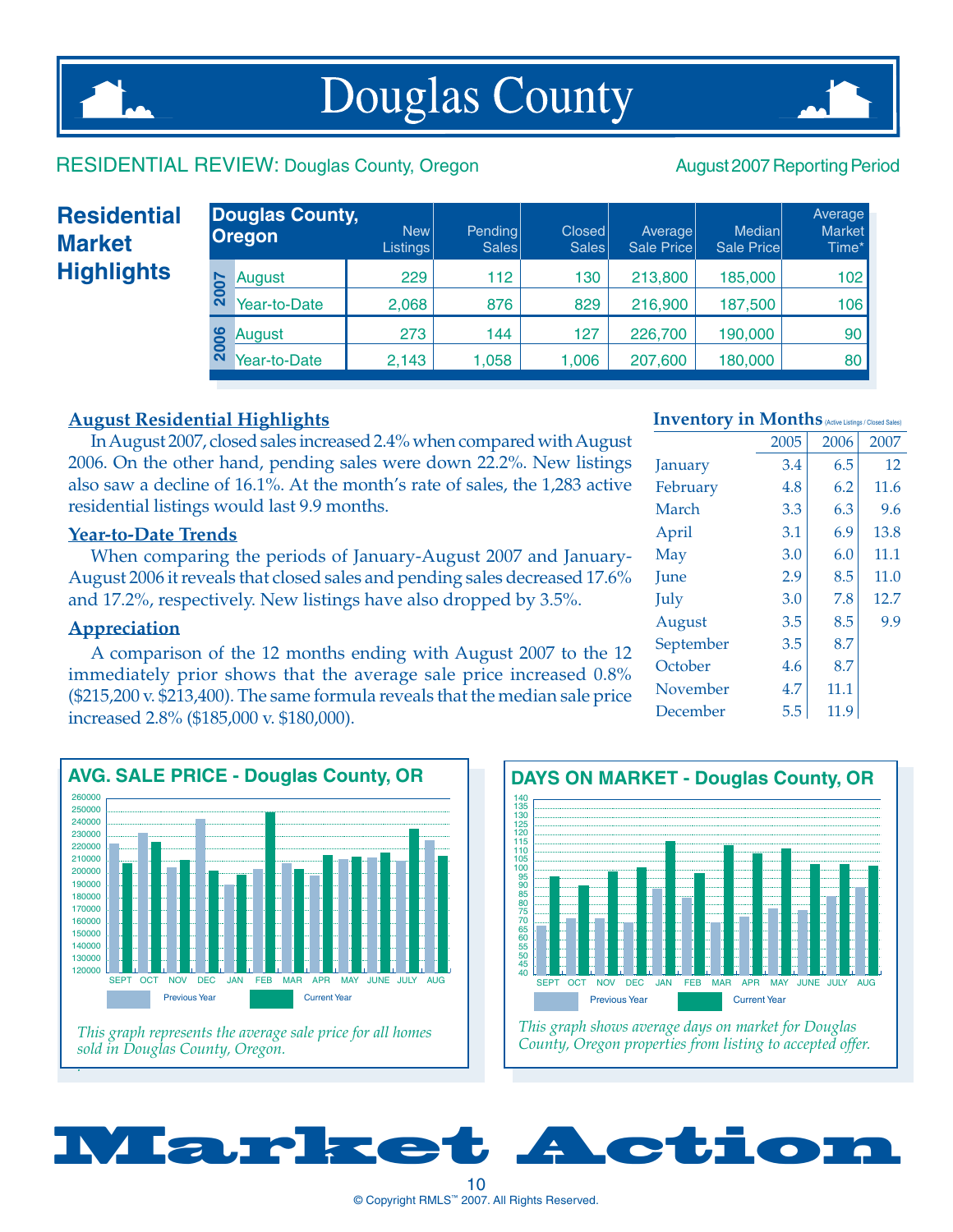### **AREa REPORT • 8/2007 Douglas County, Oregon**

|     |                                               |                 |              |                               |                |                                           |                     |                       | <b>RESIDENTIAL</b>                  |              |               |                                           |                     |                       |                      |                           |                          | <b>COMMERCIAL</b>     |                        | <b>LAND</b>           |                               | <b>MULTIFAMILY</b>    |
|-----|-----------------------------------------------|-----------------|--------------|-------------------------------|----------------|-------------------------------------------|---------------------|-----------------------|-------------------------------------|--------------|---------------|-------------------------------------------|---------------------|-----------------------|----------------------|---------------------------|--------------------------|-----------------------|------------------------|-----------------------|-------------------------------|-----------------------|
|     |                                               |                 |              |                               |                | <b>Current Month</b>                      |                     |                       |                                     |              |               |                                           | Year-To-Date        |                       |                      |                           |                          | Year-To-Date          |                        | Year-To-Date          |                               | Year-To-Date          |
|     |                                               | Active Listings | New Listings | Expired/<br>Canceled Listings | Pending Sales  | Pending Sales<br>2007 v.2006 <sup>2</sup> | <b>Closed Sales</b> | Average<br>Sale Price | Average<br>Market Time <sup>1</sup> | New Listings | Pending Sales | Pending Sales<br>2007 v.2006 <sup>2</sup> | <b>Closed Sales</b> | Average<br>Sale Price | Median<br>Sale Price | Appreciation <sup>3</sup> | <b>Sales</b><br>Closed 9 | Average<br>Sale Price | <b>Sales</b><br>Closed | Average<br>Sale Price | <b>Sales</b><br><b>Closed</b> | Average<br>Sale Price |
| 251 | <b>NE Roseburg</b>                            | 138             | 28           | 8                             | 21             | 50.0%                                     | 17                  | 288,000               | 121                                 | 236          | 117           | $-8.6%$                                   | 116                 | 234.400               | 210,500              | 19.5%                     | 5                        | 202.700               | 21                     | 86,500                |                               | 295,000               |
|     | <b>NW Roseburg</b>                            | 106             | 15           | 8                             | 11             | 37.5%                                     | 10                  | 258,000               | 67                                  | 182          | 84            | $-9.7%$                                   | 79                  | 319,400               | 295,000              | 0.3%                      | $\overline{2}$           | 687,500               | 21                     | 143,400               |                               | 245,000               |
|     | <b>SE Roseburg</b>                            | 71              | 22           | 11                            | 8              | $-20.0%$                                  | 12                  | 165.900               | 71                                  | 140          | 74            | $-5.1%$                                   | 69                  | 181.700               | 165,000              | $-0.9%$                   | 4                        | 195,000               | 4                      | 83,800                | 4                             | 177,000               |
|     | <b>SW Roseburg</b>                            | 103             | 19           | 4                             | 13             | $-7.1%$                                   | 9                   | 260,300               | 68                                  | 161          | 72            | $-15.3%$                                  | 61                  | 260.100               | 214,000              | 3.9%                      | $\overline{2}$           | 111,000               |                        | 231.400               | $\mathbf{0}$                  | N/A                   |
| 255 | Glide &<br>E of Roseburg                      | 74              | 9            | 7                             | $\overline{4}$ | 0.0%                                      | Δ                   | 312.900               | 99                                  | 92           | 27            | $-32.5%$                                  | 25                  | 293,000               | 285,000              | $-12.7%$                  | $\mathbf{0}$             | N/A                   | 3                      | 163.000               | $\mathbf{0}$                  | N/A                   |
| 256 | Sutherlin/<br><b>Oakland Area</b>             | 152             | 24           | 16                            | 10             | $-28.6%$                                  | 12                  | 231.200               | 105                                 | 256          | 111           | $-14.6%$                                  | 106                 | 216,200               | 195.000              | 9.6%                      | 4                        | 486,300               | 17                     | 192.800               |                               | 170,000               |
| 257 | Winston &<br><b>SW of Roseburg</b>            | 128             | 28           | 22                            | 10             | $-37.5%$                                  | 10                  | 142,300               | 90                                  | 211          | 87            | $-27.5%$                                  | 86                  | 195,000               | 174.500 -11.1%       |                           |                          | 140,000               | 9                      | 101.200               | 5                             | 201,700               |
| 258 | <b>Myrtle Creek &amp;</b><br>S/SE of Roseburg | 216             | 36           | 39                            | 11             | $-45.0%$                                  | 26                  | 192,600               | 131                                 | 347          | 127           | $-21.6%$                                  | 121                 | 182,300               | 165,000              | 6.3%                      | 3                        | 460,000               | 23                     | 173,100               | 3                             | 506,700               |
| 259 | <b>Green District</b>                         | 109             | 19           | 8                             | 12             | $-25.0%$                                  | 17                  | 154,400               | 93                                  | 193          | 89            | $-14.4%$                                  | 88                  | 170,400               | 170,000              | $-13.7%$                  |                          | 315,000               | 7                      | 78,800                | $\mathbf{0}$                  | N/A                   |
| 265 | <b>North</b><br><b>Douglas County</b>         | 186             | 29           | 24                            | 12             | $-57.1%$                                  | 13                  | 223,500               | 122                                 | 250          | 88            | $-25.4%$                                  | 78                  | 190,900               | 150,000              | 4.6%                      | 6                        | 254,600               | 14                     | 114,700               | 3                             | 395,700               |



#### **DOUGLAS COUNTY NEW LISTINGS & CLOSED SALES**

*This graph shows the new residential listings and closed sales in Douglas County,*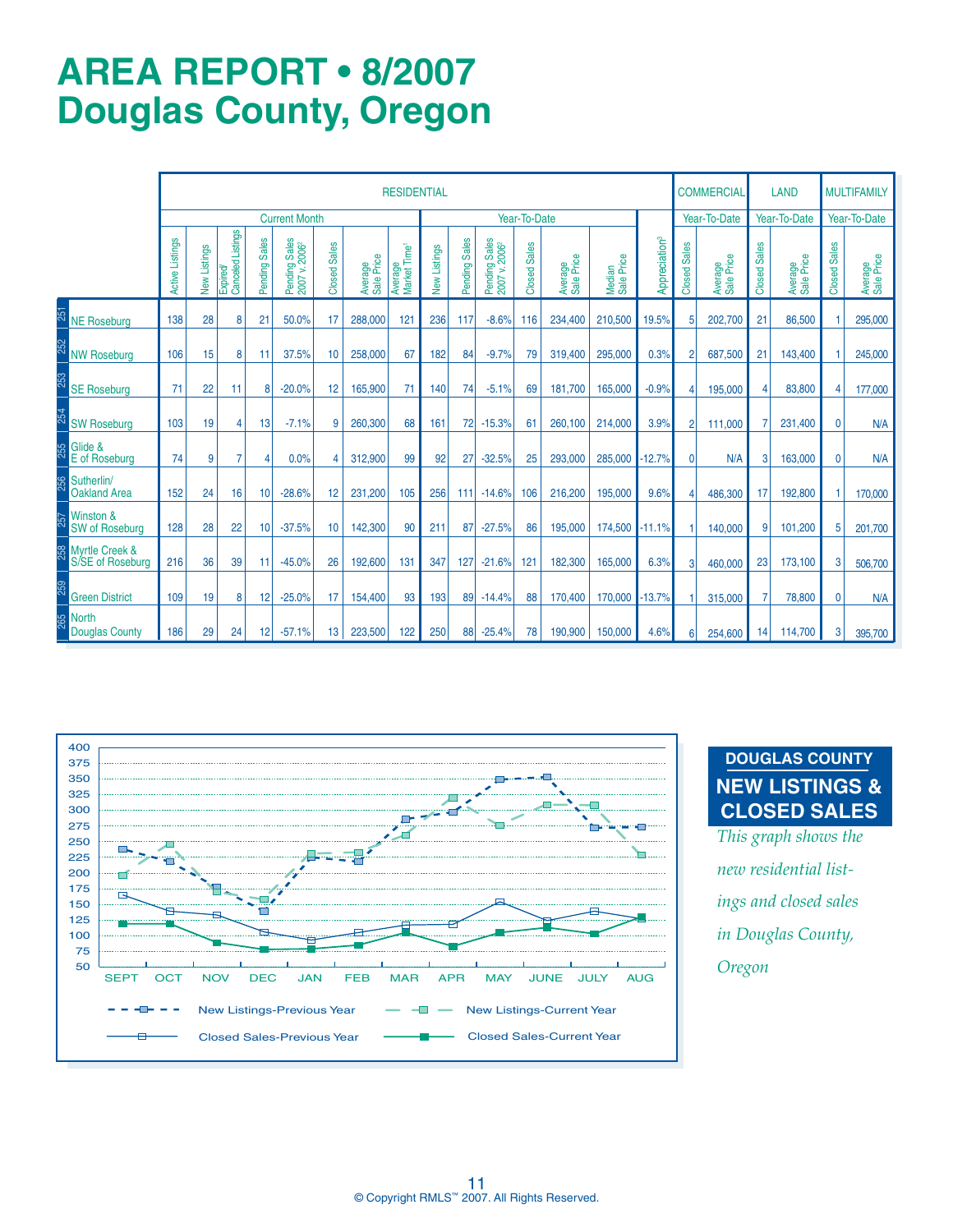

## Coos County



#### RESIDENTIAL REVIEW: Coos County, Oregon August 2007 Reporting Period Average in the set of the set of the set of the set of the set of the set of the set of the set of the set of t New Pending Closed Average Median Market Listings | Sales | Sales | Sale Price | Sale Price | Time\* August 177 82 78 199,400 196,800 92 Year-to-Date 1,348 503 464 218,600 186,000 109 **Coos County, Oregon** August 190 105 94 192,100 177,000 94 **2006** Year-to-Date 1,266 576 544 205,200 174,000 88 **2007 Residential Market Highlights**

#### **August Residential Highlights**

A comparison of August 2007 to August 2006 shows that new listings fell 6.8%. Closed sales and pending sales, also dropped 17% and 21.9%, respectively.

#### **Year-to-Date Trends**

Comparing January-August 2007 with the same period in 2006, new listings rose 6.5%. However, closed sales dropped 14.7% and pending sales fell 12.7%.

#### **Appreciation**

The average sale price for the 12 months ending in August 2007 rose 3.9% (\$220,300 v. \$212,100) compared to the previous 12 months. Median sale price also increased 4.7% (\$185,600 v. \$177,200).



*This graph represents the average sale price for all homes sold in Coos County, Oregon.* 

#### **AREa REPORT • 8/2007 • Coos County, Oregon**

|                     |                                                           |              |                               |                |                                            |                |                       | <b>RESIDENTIAL</b>                  |              |               |                                            |              |                       |                      |                           |                     | <b>COMMERCIAL</b>     |                     | <b>LAND</b>           |              | <b>MULTIFAMILY</b>    |
|---------------------|-----------------------------------------------------------|--------------|-------------------------------|----------------|--------------------------------------------|----------------|-----------------------|-------------------------------------|--------------|---------------|--------------------------------------------|--------------|-----------------------|----------------------|---------------------------|---------------------|-----------------------|---------------------|-----------------------|--------------|-----------------------|
|                     |                                                           |              |                               |                | <b>Current Month</b>                       |                |                       |                                     |              |               |                                            | Year-To-Date |                       |                      |                           |                     | Year-To-Date          |                     | Year-To-Date          |              | Year-To-Date          |
|                     | Active Listings                                           | New Listings | Expired/<br>Canceled Listings | Pending Sales  | Pending Sales<br>2007 v. 2006 <sup>2</sup> | Closed Sales   | Average<br>Sale Price | Average<br>Market Time <sup>1</sup> | New Listings | Pending Sales | Pending Sales<br>2007 v. 2006 <sup>2</sup> | Closed Sales | Average<br>Sale Price | Median<br>Sale Price | Appreciation <sup>3</sup> | <b>Closed Sales</b> | Average<br>Sale Price | <b>Closed Sales</b> | Average<br>Sale Price | Closed Sales | Average<br>Sale Price |
| Allegany            | $\mathbf 0$                                               | $\mathbf{0}$ | $\mathbf 0$                   | $\mathbf{0}$   | N/A                                        | 0              | N/A                   | N/A                                 | $\mathbf 0$  | $\mathbf 0$   | N/A                                        | 0            | N/A                   | N/A                  | N/A                       | $\mathbf{0}$        | N/A                   | $\mathbf 0$         | N/A                   | $\mathbf{0}$ | N/A                   |
| <b>Bandon</b>       | 201                                                       | 31           | 17                            | 8              | $-42.9%$                                   | 8              | 239,900               | 94                                  | 200          | 50            | $-9.1%$                                    | 48           | 287.100               | 255,000              | $-9.7%$                   | 3                   | 397,500               | 21                  | 154,700               | 0            | N/A                   |
| <b>Broadbent</b>    | N/A<br>N/A<br>1<br>$\mathbf{0}$<br>$\mathbf{0}$<br>0<br>0 |              |                               |                |                                            |                |                       |                                     | 0            |               | N/A                                        |              | 385,000               | 385,000              | 75.7%                     | $\mathbf{0}$        | N/A                   | $\mathbf{0}$        | N/A                   | 0            | N/A                   |
| Coos Bay            | 312                                                       | 76           | 28                            | 44             | 2.3%                                       | 35             | 180,900               | 88                                  | 519          | 228           | $-8.4%$                                    | 200          | 201,200               | 176,400              | 4.2%                      | 12                  | 512,500               | 21                  | 65,500                | 6            | 209,300               |
| Coquille            | 107                                                       | 23           | 12                            | 8              | $-27.3%$                                   | 9              | 178,100               | 82                                  | 183          | 65            | 16.1%                                      | 63           | 189,400               | 167,000              | 4.1%                      | 5                   | 257,000               | 5                   | 102,000               | $\mathbf{0}$ | N/A                   |
| Lakeside            | 40                                                        | 6            | 6                             | 2              | $-50.0%$                                   | $\overline{2}$ | 312,500               | 218                                 | 62           | 23            | $-43.9%$                                   | 22           | 228,500               | 205,000              | 1.4%                      |                     | 550,000               | 10                  | 103,900               | $\mathbf{0}$ | N/A                   |
| <b>Myrtle Point</b> | 62                                                        | 11           | 6                             | 9              | $-60.9%$                                   | $\overline{7}$ | 224,700               | 115                                 | 91           | 31            | $-76.3%$                                   | 30           | 206,900               | 195,500              | 11.1%                     | $\overline{2}$      | 142,500               | 4                   | 115,800               | $\mathbf 0$  | N/A                   |
| <b>North Bend</b>   | 175                                                       | 28           | 23                            | 9              | 50.0%                                      | 15             | 211,700               | 62                                  | 278          | 101           | 236.7%                                     | 95           | 242,400               | 215,000              | 7.7%                      | 3                   | 336,700               | 15                  | 105,700               | 3            | 293,000               |
| <b>Powers</b>       | 11                                                        | 2            |                               | $\overline{2}$ | $-50.0%$                                   | $\overline{2}$ | 164,500               | 218                                 | 15           | 4             | $-69.2%$                                   | 5            | 170.100               | 180,000              | 83.1%                     | $\mathbf{0}$        | N/A                   | 4                   | 99,300                | $\mathbf{0}$ | N/A                   |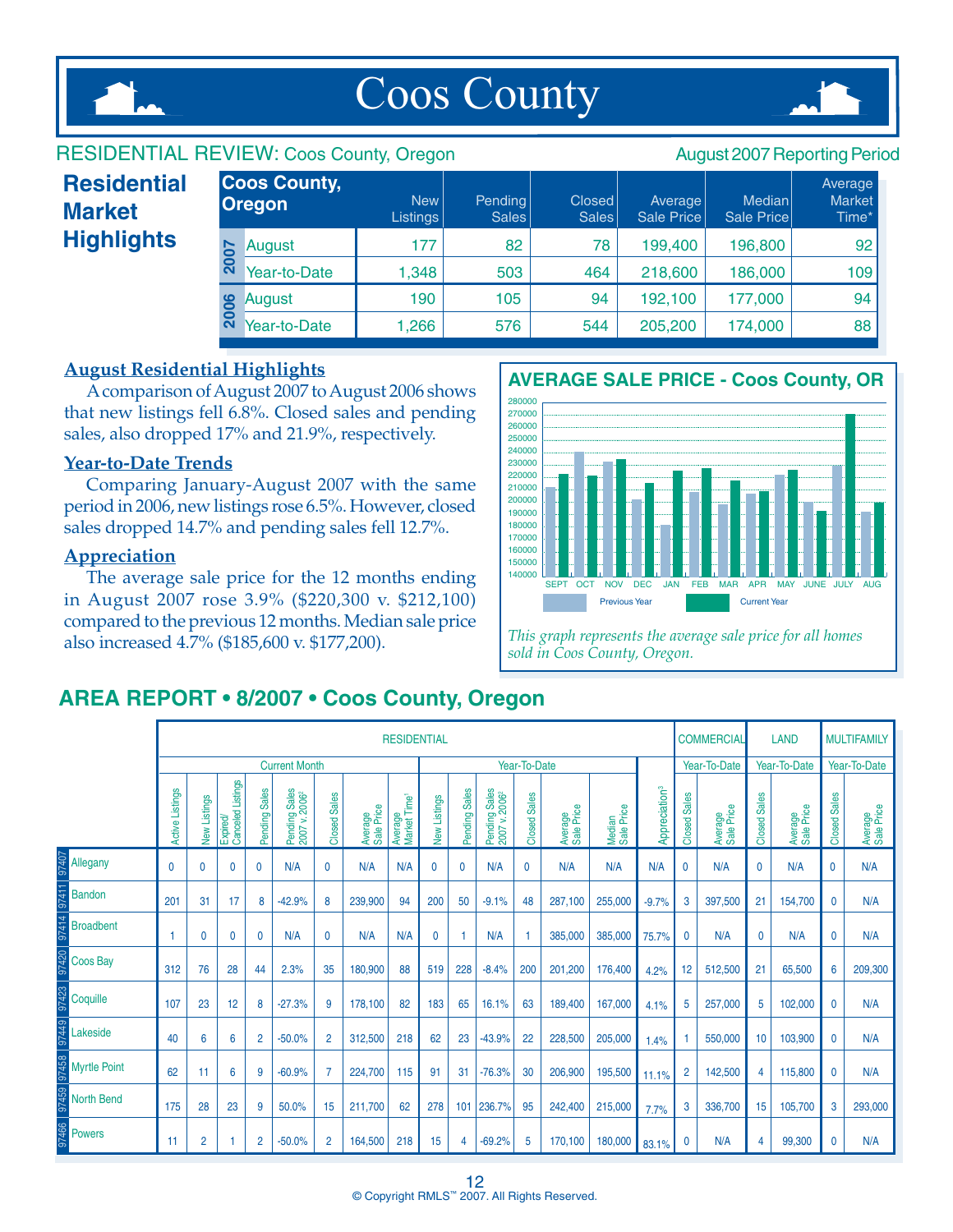

## Curry County



#### RESIDENTIAL REVIEW: Curry County, Oregon August 2007 Reporting Period

| <b>Residential</b><br><b>Market</b> |                              | <b>Curry County,</b><br><b>Oregon</b> | <b>New</b><br>Listings | Pending<br>Sales | Closed<br>Sales | Average<br>Sale Price | Median<br>Sale Price | Average<br>Market<br>Time* |
|-------------------------------------|------------------------------|---------------------------------------|------------------------|------------------|-----------------|-----------------------|----------------------|----------------------------|
| <b>Highlights</b>                   | $\overline{ }$               | August                                | 73                     | 30               | 29              | 341,900               | 342,000              | 176                        |
|                                     | 0<br>$\overline{\mathbf{N}}$ | Year-to-Date                          | 641                    | 211              | 197             | 316,900               | 275,000              | 161                        |
|                                     | 006                          | August                                | 81                     | 30               | 39              | 360,400               | 325,000              | 110                        |
|                                     | $\overline{\mathbf{N}}$      | Year-to-Date                          | 698                    | 216              | 207             | 308,800               | 275,000              | 113                        |

#### **August Residential Highlights**

Pending sales in August kept the same pace as August 2006. However, closed sales dropped 25.6%. New listings also declined 9.9%.

#### **Year-to-Date Trends**

Comparing January-August 2007 with the same period in 2006, new listings were down 8.2%. Closed sales also fell 4.8%, and pending sales decreased 2.3%.

#### **Appreciation**

Comparing the 12 months ending with August 2007 to the 12 immediately prior, average sale price fell a slight 1.4% (\$313,400 v. \$317,900). Using the same formula reveals that the median sale price also decreased by 3.2% (\$274,500 v. \$283,500).



### **AREa REPORT • 8/2007 • Curry County, Oregon**

|     |                                          |                      |              |                     |                                |                                            |                 |                       | <b>RESIDENTIAL</b>                  |                 |                         |                                                      |                        |                       |                      |                           |                        | <b>COMMERCIAL</b>     |                        | <b>LAND</b>           |                        | <b>MULTIFAMILY</b>    |
|-----|------------------------------------------|----------------------|--------------|---------------------|--------------------------------|--------------------------------------------|-----------------|-----------------------|-------------------------------------|-----------------|-------------------------|------------------------------------------------------|------------------------|-----------------------|----------------------|---------------------------|------------------------|-----------------------|------------------------|-----------------------|------------------------|-----------------------|
|     |                                          |                      |              |                     |                                | <b>Current Month</b>                       |                 |                       |                                     |                 |                         |                                                      | Year-To-Date           |                       |                      |                           |                        | Year-To-Date          |                        | Year-To-Date          |                        | Year-To-Date          |
|     |                                          | Listings<br>Active I | New Listings | Listings<br>Expired | <b>Sales</b><br><b>Pending</b> | Pending Sales<br>2007 v. 2006 <sup>2</sup> | Sales<br>Closed | Average<br>Sale Price | Average<br>Market Time <sup>1</sup> | Listings<br>New | <b>Sales</b><br>Pending | g Sales<br>2006 <sup>2</sup><br>Pending<br>≍<br>2007 | <b>Sales</b><br>Closed | Average<br>Sale Price | Median<br>Sale Price | Appreciation <sup>3</sup> | <b>Sales</b><br>Closed | Average<br>Sale Price | <b>Sales</b><br>Closed | Average<br>Sale Price | <b>Sales</b><br>Closed | Average<br>Sale Price |
| 270 | City, Airport, Marina<br>Hts., NB Chetco | 192                  | 29           | 14                  | 8                              | $-38.5%$                                   | 11              | 314,300               | 199                                 | 233             | 84                      | $-10.6%$                                             | 82                     | 352,400               | 290,800              | 4.9%                      | 5                      | 498,300               | 15                     | 451,100               | 4                      | 311,000               |
| 271 | Harbor, Winchuck,<br><b>SB Chetco</b>    | 102                  | 13           | 4                   | 9                              | 28.6%                                      | 9               | 405,300               | 175                                 | 126             | 47                      | 0.0%                                                 | 40                     | 295,900               | 233,500              | 1.6%                      | $\mathbf{0}$           | N/A                   | 5                      | 204,800               |                        | 270,000               |
|     | Carpenterville,<br>Whaleshead            | 47                   | 8            | 5                   |                                | $-50.0%$                                   |                 | 345,000               | 115                                 | 53              | 12                      | $-42.9%$                                             |                        | 249,500               | 250,000              | $-26.9%$                  | $\mathbf{0}$           | N/A                   |                        | 75,000                | $\mathbf{0}$           | N/A                   |
| 273 | <b>Gold Beach</b>                        | 169                  | 16           | 8                   | 11                             | 37.5%                                      | 4               | 385,000               | 156                                 | 156             | 42                      | $-8.7%$                                              | 37                     | 318,300               | 280,500              | 7.9%                      | 4                      | 651,300               | 10                     | 186,400               | $\mathbf 0$            | N/A                   |
|     | Port Orford,<br>Langlois                 | 68                   |              |                     |                                | N/A                                        | 4               | 231,500               | 148                                 | 73              | 26                      | 225.0%                                               | 27                     | 266,100               | 235,000              | $-30.8%$                  | $\overline{2}$         | 179,300               |                        | 287,000               | $\mathbf{0}$           | N/A                   |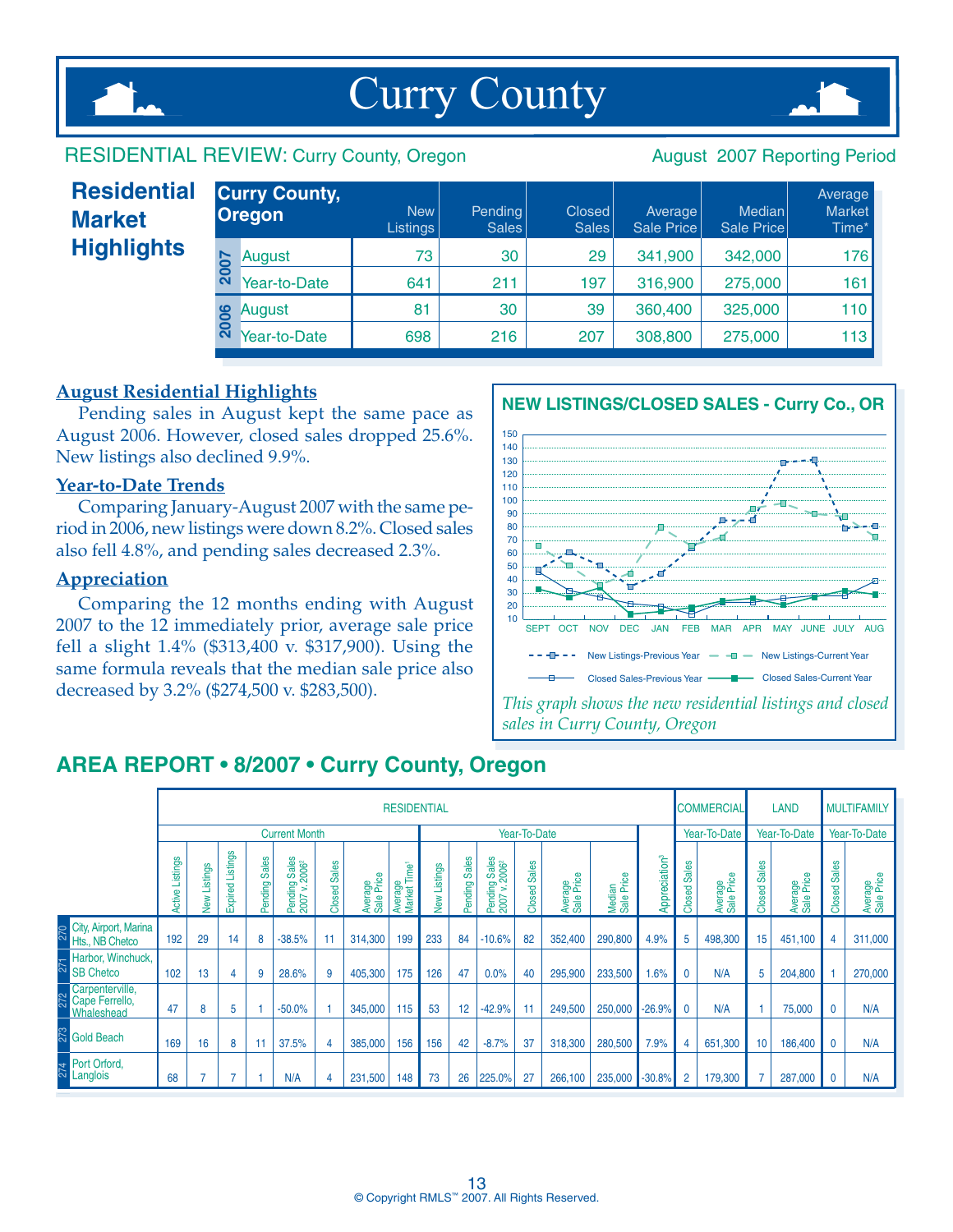



#### RESIDENTIAL REVIEW: Mid-Columbia August 2007 Reporting Period

### **Residential Market Highlights**

|             | Mid-Columbia | <b>New</b><br><b>Listings</b> | Pending<br><b>Sales</b> | <b>Closed</b><br><b>Sales</b> | Average<br>Sale Price | Median<br>Sale Price | Average<br><b>Market</b><br>Time* |
|-------------|--------------|-------------------------------|-------------------------|-------------------------------|-----------------------|----------------------|-----------------------------------|
| <b>2007</b> | August       | 177                           | 83                      | 73                            | 229,700               | 198,600              | 97                                |
|             | Year-to-Date | 1,354                         | 629                     | 584                           | 261,300               | 229,500              | 105                               |
|             | August       | 177                           | 94                      | 113                           | 210,400               | 167,000              | 67                                |
| 2006        | Year-to-Date | 1,272                         | 743                     | 678                           | 245,100               | 197,000              | 82                                |

Due to the vast difference between the counties in the Mid-Columbia region, the Area Report on page 15 provides summary information for each individual county.

#### **August Residential Highlights**

New listings saw no growth when comparing August 2007 with August 2006. Closed sales dropped a significant 35.4%, however, and pending sales decreased 11.7%.

#### **Year-to-Date Trends**

When comparing January-August 2007 with the same period in 2006, new listings have grown 6.4%. However, pending sales have seen a decrease of 15.3%. Similarly, closed sales have dropped by 13.9%.

#### **Appreciation**

Comparing the 12 months ending with August 2007 to the 12 immediately prior, average sale price appreciated 8% (\$262,800 v. \$243,400). Using the same formula reveals that the median sale price also increased by 14.5% (\$223,200 v. \$195,000).







*bia properties from listing to accepted offer.*

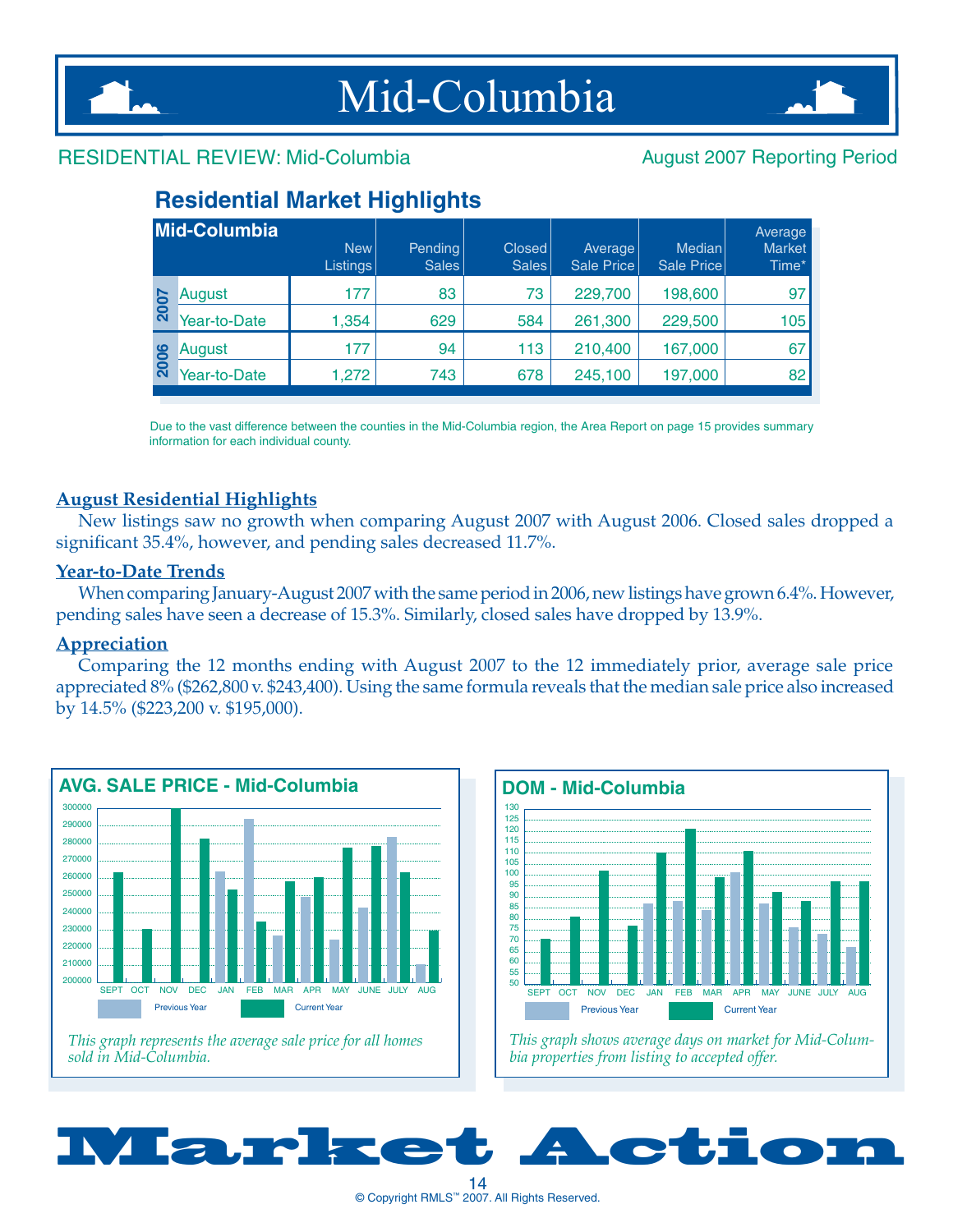### **AREa REPORT • 8/2007 • Mid-Columbia**

|            |                                     |                 |                  |                               |                |                                            |                |                       |                                     | <b>RESIDENTIAL</b> |                |                                            |                     |                       |                      |                           |                     | <b>COMMERCIAL</b>     |                                     | LAND                  |                              | <b>MULTIFAMILY</b>    |
|------------|-------------------------------------|-----------------|------------------|-------------------------------|----------------|--------------------------------------------|----------------|-----------------------|-------------------------------------|--------------------|----------------|--------------------------------------------|---------------------|-----------------------|----------------------|---------------------------|---------------------|-----------------------|-------------------------------------|-----------------------|------------------------------|-----------------------|
|            |                                     |                 |                  |                               |                | <b>Current Month</b>                       |                |                       |                                     |                    |                |                                            | Year-To-Date        |                       |                      |                           |                     | Year-To-Date          |                                     | Year-To-Date          |                              | Year-To-Date          |
|            |                                     | Active Listings | New Listings     | Expired/<br>Canceled Listings | Pending Sales  | Pending Sales<br>2007 v. 2007 <sup>2</sup> | Closed Sales   | Average<br>Sale Price | Average<br>Market Time <sup>1</sup> | New Listings       | Pending Sales  | Pending Sales<br>2007 v. 2007 <sup>2</sup> | <b>Closed Sales</b> | Average<br>Sale Price | Median<br>Sale Price | Appreciation <sup>3</sup> | <b>Closed Sales</b> | Average<br>Sale Price | <b>Sales</b><br>Closed <sup>?</sup> | Average<br>Sale Price | <b>Closed Sales</b>          | Average<br>Sale Price |
|            | <b>White Salmon/Bingen</b>          | 60              | 6                | $\overline{2}$                | 6              | 500.0%                                     | 6              | 211,100               | 127                                 | 102                | 47             | 0.0%                                       | 43                  | 316,700               | 275,000              | 12.0%                     | 3                   | 460,000               | 12                                  | 274,100               |                              | 350,000               |
|            | Snowden                             | 16              | $\overline{2}$   | 1                             |                | N/A                                        | $\mathbf{0}$   | N/A                   | N/A                                 | 14                 | 4              | $-55.6%$                                   | 5                   | 548.600               | 385,000              | 41.1%                     | $\overline{0}$      | N/A                   | $\mathbf 0$                         | N/A                   | $\mathbf 0$                  | N/A                   |
|            | <b>Trout Lake/Glenwood</b>          | 18              | 4                | $\overline{c}$                | $\mathbf{0}$   | $-100.0%$                                  |                | 230,000               | 262                                 | 16                 | $\overline{7}$ | 0.0%                                       |                     | 436,000               | 270,000              | 56.0%                     |                     | 219,000               | 10                                  | 173,600               | $\mathbf{0}$                 | N/A                   |
|            | Husum/BZ Corner                     | 14              | 3                | $\mathbf 0$                   | $\overline{0}$ | $-100.0%$                                  | $\mathbf{0}$   | N/A                   | N/A                                 | 14                 | $\overline{4}$ | $-33.3%$                                   | 3                   | 279,700               | 239,000              | 21.5%                     | $\overline{0}$      | N/A                   | $\overline{4}$                      | 159,100               | $\mathbf{0}$                 | N/A                   |
|            | Lyle                                | 17              | $\overline{2}$   | $\overline{2}$                | $\overline{2}$ | $-50.0%$                                   | 0              | N/A                   | N/A                                 | 26                 | 10             | $-23.1%$                                   | 8                   | 465,100               | 259,000              | 71.3%                     | $\overline{0}$      | N/A                   | 14                                  | 110,500               | $\Omega$                     | N/A                   |
|            | Dallesport/Murdock                  | 21              | 5                | 0                             | 4              | 300.0%                                     | 0              | N/A                   | N/A                                 | 20                 | 11             | $-8.3%$                                    | 9                   | 159,100               | 152,000              | $-1.0%$                   | $\overline{0}$      | N/A                   | 7                                   | 164,600               | 11                           | 190,000               |
|            | <b>Appleton/Timber Valley</b>       | 3               | 1                | 0                             | $\mathbf{0}$   | N/A                                        |                | 185,000               | 66                                  | 4                  | $\overline{2}$ | $-71.4%$                                   | $\overline{2}$      | 175,000               | 175,000              | 26.5%                     | $\overline{0}$      | N/A                   | $\mathbf{0}$                        | N/A                   | $\mathbf{0}$                 | N/A                   |
|            | Centerville/High Prairie            | $6\phantom{1}6$ | 1                | 0                             | $\mathbf{0}$   | $-100.0%$                                  |                | 230,000               | 47                                  | 5                  | 3              | $-40.0%$                                   | 3                   | 147,200               | 162,700              | 12.0%                     | $\overline{0}$      | N/A                   | $\overline{2}$                      | 154,800               | $\mathbf{0}$                 | N/A                   |
|            | Goldendale                          | 72              | 10               | 4                             | 9              | $-35.7%$                                   | 8              | 150,200               | 176                                 | 118                | 63             | $-26.7%$                                   | 54                  | 153,900               | 131,000              | 19.9%                     | 3                   | 196,700               | 76                                  | 74,800                | $\mathbf{0}$                 | N/A                   |
|            | <b>Bickleton/East County</b>        | 6               | $\overline{2}$   | 1                             | $\overline{2}$ | N/A                                        |                | 44,800                | 182                                 | 9                  | 4              | 0.0%                                       | 3                   | 84,900                | 95,000               | 9.7%                      | $\overline{0}$      | N/A                   | $\overline{2}$                      | 40,400                | $\mathbf{0}$                 | N/A                   |
|            | <b>Klickitat</b>                    | 5               | 1                | 0                             | $\overline{2}$ | N/A                                        | $\mathbf{0}$   | N/A                   | N/A                                 | 12                 | $\overline{7}$ | 133.3%                                     | 5                   | 220,600               | 150,000              | 115.8%                    | $\overline{0}$      | N/A                   | $\mathbf{0}$                        | N/A                   | $\mathbf{0}$                 | N/A                   |
|            | <b>Klickitat County Total</b>       | 238             | 37               | 12                            | 26             | 13.0%                                      | 18             | 175,400               | 152                                 | 340                | 162            | $-18.6%$                                   | 142                 | 252,600               | 191,500              | 19.3%                     |                     | 312,700               | 127                                 | 113,700               | $\overline{2}$               | 270,000               |
|            |                                     |                 |                  |                               |                |                                            |                |                       |                                     |                    |                |                                            |                     |                       |                      |                           |                     |                       |                                     |                       |                              |                       |
|            | Skamania                            | 6               | 3                | $\mathbf{0}$                  | $\overline{0}$ | N/A                                        | 0              | N/A                   | N/A                                 | 12                 | 3              | 0.0%                                       | 3 <sup>1</sup>      | 171,700               | 135,000              | $-18.4%$                  | $\mathbf 0$         | N/A                   | $\overline{2}$                      | 222,500               | $\mathbf 0$                  | N/A                   |
|            | <b>North Bonneville</b>             | 26              | 21               | $\overline{2}$                |                | $-66.7%$                                   |                | 215,000               | 5                                   | 56                 | 11             | 22.2%                                      | 10                  | 253,100               | 245,200              | 12.1%                     | 0                   | N/A                   | 3                                   | 43,300                | $\mathbf 0$                  | N/A                   |
|            | Stevenson                           | 23              | 6                | 3                             |                | $-66.7%$                                   | $\overline{2}$ | 345,000               | 135                                 | 36                 | 11             | $-50.0%$                                   | 15                  | 290,400               | 291,000              | 4.0%                      |                     | 475,000               | $\overline{2}$                      | 192,500               | $\mathbf{0}$                 | N/A                   |
|            | Carson                              | 20              | 4                | 3                             |                | $-66.7%$                                   |                | 205,000               | 260                                 | 34                 | 18             | 28.6%                                      | 16                  | 193,800               | 207,500              | $-8.2%$                   | 0                   | N/A                   | 7                                   | 135,900               | 0                            | N/A                   |
|            | <b>Home Valley</b>                  | $\overline{2}$  | $\mathbf 0$      | $\mathbf{0}$                  | 0              | N/A                                        | 1              | 245,000               | 367                                 | 3                  | $\overline{2}$ | 100.0%                                     | 2                   | 292,000               | 292,000              | 45.3%                     | 0                   | N/A                   | $\mathbf 0$                         | N/A                   | 0                            | N/A                   |
|            | Cook, Underwood, Mill<br>A, Willard | 14              | $\mathbf{1}$     | 1                             | 2              | 100.0%                                     | 0              | N/A                   | N/A                                 | 17                 | 8              | $-11.1%$                                   | 6                   | 494,200               | 430,100              | 52.6%                     | 0                   | N/A                   | 4                                   | 396,500               | $\mathbf{0}$                 | N/A                   |
|            | <b>Unincorporated North</b>         | 19              | $\overline{2}$   | $\mathbf{0}$                  |                | $-87.5%$                                   |                | 185,000               | 143                                 | 22                 | 7              | $-22.2%$                                   | 7                   | 153,200               | 148,000              | $-3.5%$                   | 0                   | N/A                   | 10                                  | 130,100               | $\mathbf 0$                  | N/A                   |
|            | <b>Skamania County Total</b>        | 110             | 37               | 9                             | 6 <sup>1</sup> | $-66.7%$                                   | 6 <sup>1</sup> | 256,700               | 174                                 | 180                | 60             | $-10.4%$                                   | 59                  | 256,300               | 238,000              | 2.7%                      |                     | 475,000               | 28                                  | 171,400               | $\mathbf{0}$                 | N/A                   |
|            |                                     |                 |                  |                               |                |                                            |                |                       |                                     |                    |                |                                            |                     |                       |                      |                           |                     |                       |                                     |                       |                              |                       |
| 351        | <b>The Dalles</b>                   | 177             | 53               | 20                            | 17             | $-22.7%$                                   | 25             | 200,100               | 109                                 | 329                | 173            | $-18.8%$                                   | 157                 | 197,100               | 185,500              | 6.5%                      | 3                   | 298,200               | 12                                  | 92,900                | 5 <sup>1</sup>               | 197,600               |
| 352<br>853 | Dufur                               | $\overline{2}$  |                  | 0                             | 2              | 0.0%                                       |                | 208,000               | 30                                  | 10                 | 11             | 175.0%                                     | 11                  | 174,700               | 130,000              | 3.6%                      | 0                   | N/A                   | $\overline{c}$                      | 32,500                | 0                            | N/A                   |
|            | <b>Tygh Valley</b>                  | 5               | $\overline{2}$   | 0                             | 0              | N/A                                        |                | 149,900               | 153                                 | $\overline{7}$     | $\sqrt{5}$     | 150.0%                                     | 4                   | 183,700               | 194,950              | 71.5%                     | 0                   | N/A                   | 0                                   | N/A                   | 0                            | N/A                   |
|            | <b>Wamic/Pine Hollow</b>            | 25              | $\overline{2}$   | 0                             | 3              | 50.0%                                      | 4              | 148,400               | 83                                  | 36                 | 17             | $-10.5%$                                   | 17                  | 178,500               | 152,300              | $-0.8%$                   | 0                   | N/A                   | 0                                   | N/A                   | 0                            | N/A                   |
|            | <b>Maupin/Pine Grove</b>            | 9               | 0                | 1                             | 2              | 100.0%                                     | 0              | N/A                   | N/A                                 | 18                 | 7              | 16.7%                                      | 7                   | 169,100               | 193,500              | 22.6%                     | 0                   | N/A                   | $\overline{7}$                      | 80,000                | 0                            | N/A                   |
|            | Rowena                              | $\mathbf{1}$    | $\boldsymbol{0}$ | 0                             | 0              | N/A                                        | 0              | N/A                   | N/A                                 | 2                  | -1             | N/A                                        |                     | 300,000               | 300,000              | N/A                       | 0                   | N/A                   | $\mathbf 0$                         | N/A                   | 0                            | N/A                   |
| 357        | <b>Mosier</b>                       | 26              | $\overline{2}$   | $\overline{2}$                | 2              | 100.0%                                     |                | 256,000               | 28                                  | 41                 | 21             | 200.0%                                     | 16                  | 312,000               | 241,000              | $-26.8%$                  | 0                   | N/A                   | 3                                   | 231,300               | 0                            | N/A                   |
|            | <b>Wasco County Total</b>           | 245             | 60               | 23                            | 26             | $-7.1%$                                    | 32             | 194,100               | 102                                 | 443                | 235            | $-6.4%$                                    | 213                 | 202,400               | 186,000              | 5.6%                      | 3                   | 298,200               | 24                                  | 101,400               |                              | 5 197,600             |
|            |                                     |                 |                  | $\overline{7}$                |                |                                            |                |                       |                                     |                    |                |                                            |                     |                       |                      |                           |                     |                       |                                     |                       |                              |                       |
| 361        | <b>Cascade Locks</b>                | 44              | 4                |                               | 0              | $-100.0%$                                  |                | 330,000               | 449                                 | 52                 | 8              | $-50.0%$                                   | 8                   | 232,700               | 251,200              | 41.9%                     |                     | 385,000               | 4                                   | 142,900               | $\mathbf{0}$                 | N/A                   |
|            | <b>Hood River City</b>              | 110             | 23               | 12                            | 15             | 25.0%                                      | 8              | 314,000               | 115                                 | 194                | 94             | $-19.7%$                                   | 95                  | 336,900               | 305,200              | $-2.8%$                   |                     | 288,000               | $\overline{7}$                      | 340,900               | $\overline{4}$               | 359,000               |
| 363        | <b>Hood River-Westside</b>          | 38              | 8                | 4                             | 5              | 66.7%                                      | 3              | 506,000               | 181                                 | 56                 | 31             | $-6.1%$                                    | 28                  | 422,600               | 396,000              | 0.3%                      | $\overline{0}$      | N/A                   | 9                                   | 327,500               | $\mathbf{0}$                 | N/A                   |
| 364<br>366 | <b>Hood River-Eastside</b>          | 7               | 0                | $\overline{2}$                | 0              | N/A                                        | 0              | N/A                   | N/A                                 | 10                 | $\overline{c}$ | $-50.0%$                                   | $\overline{2}$      | 647,500               | 647,500              | $-12.5%$                  |                     | 575,000<br>445,000    |                                     | 259,000               | $\mathbf{0}$<br>$\mathbf{0}$ | N/A                   |
|            | Odell                               | 20              | 3                | $\overline{2}$                | 3              | 50.0%                                      | 3              | 295,100               | 28                                  | 34                 | 14             | $-12.5%$                                   | 12                  | 255,600               | 235,300              | 20.6%                     | $\overline{c}$      |                       |                                     | 104,000               |                              | N/A                   |
|            | Parkdale/Mt. Hood                   | 16              | 4                | $\overline{2}$                | 0              | $-100.0%$                                  |                | 475,000               | 10                                  | 34                 | 17             | $-39.3%$                                   | 19                  | 416,000               | 359,000              | 19.2%                     |                     | 615,000               | 2                                   | 676,000               | $\mathbf{0}$                 | N/A                   |
|            | <b>Hood River Co. Total</b>         | 235             | 42               | 29                            | 23             | 9.5%                                       | 16             | 357,500               | 125                                 | 380                | 166            | $-22.4%$                                   | 164                 | 353,500               | 316,000              | 0.8%                      | $6\phantom{1}$      | 458,800               | 24                                  | 317,500               | $\overline{4}$               | 359,000               |
|            | Sherman County                      | $\overline{3}$  |                  | $\overline{c}$                | 2              | $-50.0%$                                   |                | 139,000               | 48                                  | 11                 | $6\phantom{a}$ | $-50.0%$                                   | $\boldsymbol{6}$    | 91,500                | 87,500               | $-25.0%$                  |                     | 60,000                | $\overline{2}$                      | 32,500                | $\mathbf{0}$                 | N/A                   |

15 © Copyright RMLS™ 2007. All Rights Reserved.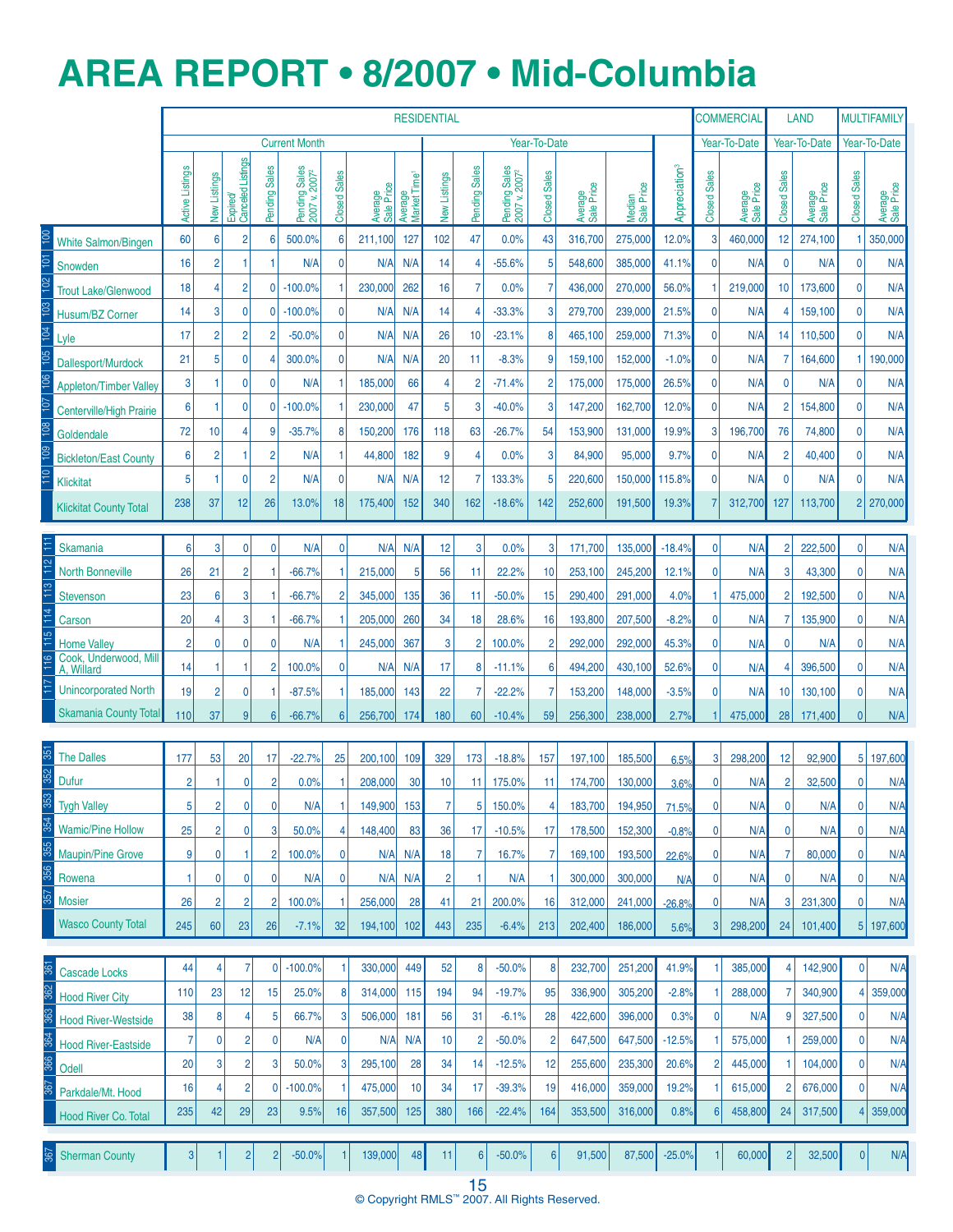

## Columbia Basin



#### RESIDENTIAL REVIEW: Columbia Basin, Oregon August 2007 Reporting Period

#### **Oregon Residential Market Highlights**

| 143,300<br>49<br>58<br>81<br>141,700<br><b>2007</b><br>August<br>Year-to-Date<br>343<br>133,800<br>130,000<br>544<br>350<br>35<br>124,000<br>130,800<br>80<br>55<br>Julv | Columbia Basin,<br><b>Oregon</b> | New  <br><b>Listings</b> | Pending<br>Sales | Closed<br>Sales | Average<br>Sale Price | Median<br>Sale Price | Average<br><b>Market</b><br>Time* |
|--------------------------------------------------------------------------------------------------------------------------------------------------------------------------|----------------------------------|--------------------------|------------------|-----------------|-----------------------|----------------------|-----------------------------------|
| <b>Z007</b>                                                                                                                                                              |                                  |                          |                  |                 |                       |                      | 89                                |
|                                                                                                                                                                          |                                  |                          |                  |                 |                       |                      | 113                               |
|                                                                                                                                                                          |                                  |                          |                  |                 |                       |                      | 112                               |
|                                                                                                                                                                          | Year-to-Date                     | 460                      | 301              | 281             | 131,600               | 127,000              | 116                               |

#### **Columbia Basin Residential Highlights**

We are happy to announce that the Columbia Basin region (Gilliam, Morrow and Umatilla counties) will now be a regular feature in the Market Action newsletter. However, because our historical data is limited due to the recent conversion, we are unable to provide annual comparable statistics at this time.

We began tracking data for these areas in January 2007. In January 2008, we will include appreciation and percentage changes for all categories, as the comparable data will then be available.

#### **Month-to-Month Residential Highlights**

When comparing August 2007 to July 2007 it shows that closed sales jumped 65.7% (58 v. 35). New listings also grew a slight 1.3% month over month (81 v. 80). However, pending sales dropped 10.9% (49 v. 55). August's average days on market is down to 89 days, in July the average was 112 days. At August's rate of sales, the 260 active residential listings would last 4.5 months.





*Basin properties from listing to accepted offer.*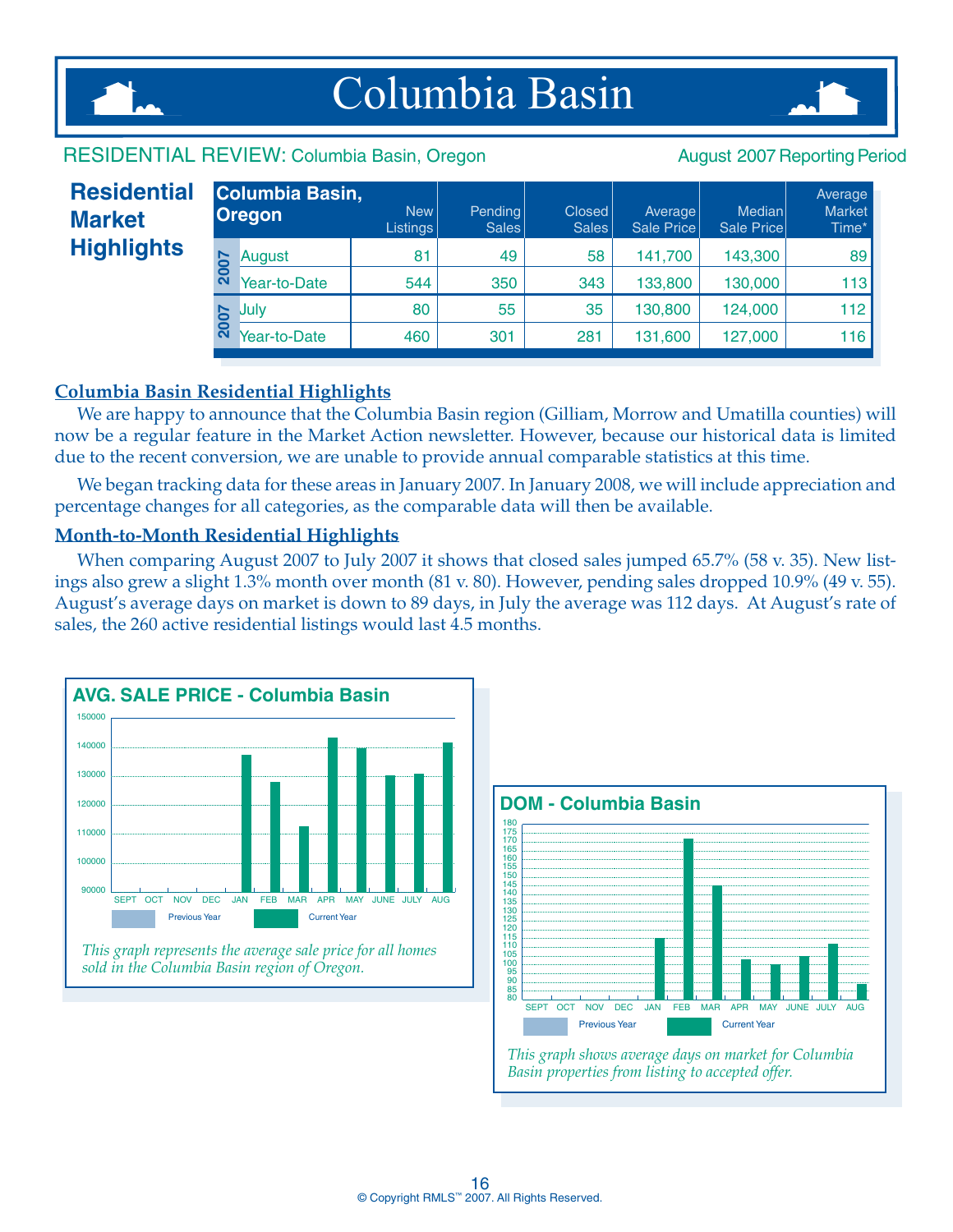### **AREa REPORT • 8/2007 • Columbia Basin**

|     |                                                                                |                                               |                |                               |                |                                            |                                     |                       |                                     | <b>RESIDENTIAL</b> |                 |                                            |                                     |                       |                      |                           |                     | <b>COMMERCIAL</b>     |                     | <b>LAND</b>           |                     | <b>MULTIFAMILY</b>    |
|-----|--------------------------------------------------------------------------------|-----------------------------------------------|----------------|-------------------------------|----------------|--------------------------------------------|-------------------------------------|-----------------------|-------------------------------------|--------------------|-----------------|--------------------------------------------|-------------------------------------|-----------------------|----------------------|---------------------------|---------------------|-----------------------|---------------------|-----------------------|---------------------|-----------------------|
|     |                                                                                |                                               |                |                               |                | <b>Current Month</b>                       |                                     |                       |                                     |                    |                 |                                            | Year-To-Date                        |                       |                      |                           |                     | Year-To-Date          |                     | Year-To-Date          |                     | Year-To-Date          |
|     |                                                                                | Active Listings                               | New Listings   | Expired/<br>Canceled Listings | Pending Sales  | Pending Sales<br>2007 v. 2007 <sup>2</sup> | <b>Sales</b><br>Closed <sup>1</sup> | Average<br>Sale Price | Average<br>Market Time <sup>1</sup> | New Listings       | Pending Sales   | Pending Sales<br>2007 v. 2007 <sup>2</sup> | <b>Sales</b><br>Closed <sup>9</sup> | Average<br>Sale Price | Median<br>Sale Price | Appreciation <sup>3</sup> | <b>Closed Sales</b> | Average<br>Sale Price | <b>Closed Sales</b> | Average<br>Sale Price | <b>Closed Sales</b> | Average<br>Sale Price |
| 380 | Arlington/North                                                                | 15                                            | 4              | $\overline{2}$                |                | N/A                                        | <sup>0</sup>                        | N/A                   | N/A                                 | 13                 | 3               | N/A                                        |                                     | 128,800               | 135,000              | N/A                       |                     | 235,000               |                     | 274,900               |                     | 167,000               |
|     | Condon/South                                                                   | 20                                            | 3              | $\overline{c}$                | 0              | N/A                                        | 0                                   | N/A                   | N/A                                 | 21                 | 3               | N/A                                        | 4                                   | 52,200                | 43,500               | N/A                       |                     | 76,000                | $\mathbf{0}$        | N/A                   | $\mathbf{0}$        | N/A                   |
|     | 35<br>$\overline{7}$<br>N/A<br>N/A<br>4<br>$\overline{0}$<br>Gilliam Co. Total |                                               |                |                               |                |                                            |                                     |                       | N/A                                 | 34                 | $6\overline{6}$ | N/A                                        | 8 <sup>1</sup>                      | 90,500                | 98,500               | N/A                       | 2 <sup>1</sup>      | 155,500               |                     | 167,300               |                     | 167,000               |
|     |                                                                                | 10<br>$\overline{2}$<br>$\mathbf 0$<br>4<br>4 |                |                               |                |                                            |                                     |                       |                                     |                    |                 |                                            |                                     |                       |                      |                           |                     |                       |                     |                       |                     |                       |
| 420 | Boardman/Northeast                                                             | N/A                                           | 112,800        | 77                            | 26             | 26                                         | N/A                                 | 23                    | 132,100                             | 127,000            | N/A             | $\overline{2}$                             | 173,500                             | $\overline{2}$        | 94,400               | $\Omega$                  | N/A                 |                       |                     |                       |                     |                       |
| 421 | Irrigon                                                                        | 36                                            | 9              | $\overline{2}$                | 6              | N/A                                        |                                     | 93,600                | 146                                 | 48                 | 25              | N/A                                        | 19                                  | 112,900               | 82,500               | N/A                       | $\overline{0}$      | N/A                   | $\overline{2}$      | 17,000                | $\Omega$            | N/A                   |
| 422 | lone                                                                           | $\mathbf{1}$                                  | 0              | $\mathbf{0}$                  | $\Omega$       | N/A                                        | $\Omega$                            | N/A                   | N/A                                 | 4                  | 3               | N/A                                        |                                     | 150,000               | 150,000              | N/A                       | $\overline{0}$      | N/A                   | $\Omega$            | N/A                   | $\mathbf{0}$        | N/A                   |
| 423 | Lexington                                                                      | -1                                            | $\mathbf{0}$   | $\mathbf{0}$                  | 0              | N/A                                        | $\Omega$                            | N/A                   | N/A                                 | 3                  | $\Omega$        | N/A                                        | $\Omega$                            | N/A                   | N/A                  | N/A                       | $\overline{0}$      | N/A                   | $\Omega$            | N/A                   | $\Omega$            | N/A                   |
|     | Heppner/South                                                                  | 14                                            | 5              | 4                             | $\overline{0}$ | N/A                                        | $\mathbf{0}$                        | N/A                   | N/A                                 | 19                 | $\overline{2}$  | N/A                                        | $\overline{2}$                      | 150,000               | 150,000              | N/A                       | $\overline{0}$      | N/A                   | $\mathbf{0}$        | N/A                   |                     | 96,500                |
|     | Morrow Co. Total                                                               | 62                                            | 14             | 8                             | 10             | N/A                                        |                                     | 104,600               | 106                                 | 100                | 56              | N/A                                        | 45                                  | 125,200               | 115,000              | N/A                       | $\overline{2}$      | 173,500               |                     | 55,700                |                     | 96,500                |
|     |                                                                                |                                               |                |                               |                |                                            |                                     |                       |                                     |                    |                 |                                            |                                     |                       |                      |                           |                     |                       |                     |                       |                     |                       |
| 430 | <b>Umatilla</b>                                                                | 36                                            | 10             | 4                             | 3              | N/A                                        | 5 <sup>5</sup>                      | 98,200                | 123                                 | 66                 | 48              | N/A                                        | 48                                  | 95,400                | 96,500               | N/A                       |                     | 759,500               | $6\phantom{1}$      | 14,000                |                     | 2 242,500             |
| 431 | Hermiston                                                                      | 104                                           | 44             | 15                            | 33             | N/A                                        | 41                                  | 153,000               | 86                                  | 302                | 214             | N/A                                        | 216                                 | 147,500               | 145,000              | N/A                       | 3                   | 109,200               | 16                  | 104,200               |                     | 10 151,700            |
|     | <b>Stanfield</b>                                                               | $\overline{7}$                                |                | $\mathbf{0}$                  |                | N/A                                        |                                     | 108,500               | 38                                  | 17                 | 12              | N/A                                        | 13                                  | 107,300               | 98.000               | N/A                       | 0                   | N/A                   |                     | 16,000                | $\Omega$            | N/A                   |
| 433 | Echo                                                                           | $\overline{7}$                                | $\overline{2}$ |                               | $\Omega$       | N/A                                        |                                     | 212,500               | 70                                  | 9                  | 8               | N/A                                        | 8                                   | 167,700               | 143,450              | N/A                       | $\overline{0}$      | N/A                   | $\Omega$            | N/A                   | $\mathbf{0}$        | N/A                   |
|     | Pendleton/Other                                                                | 9                                             | 3              | $\overline{2}$                |                | N/A                                        |                                     | 79,000                | 70                                  | 16                 | 6               | N/A                                        | 5                                   | 73,200                | 78,000               | N/A                       | $\overline{0}$      | N/A                   | $\Omega$            | N/A                   | $\Omega$            | N/A                   |
|     | Umatilla Co. Total                                                             | 163                                           | 60             | 22                            | 38             | N/A                                        | 51                                  | 146,800               | 87                                  | 410                | 288             | N/A                                        | 290                                 | 136,400               | 133,550              | N/A                       |                     | 271,800               | 23                  | 76,800                | 12 <sup>1</sup>     | 166,800               |



**Columbia Basin NEW LISTINGS & CLOSED SALES**

*This graph shows the new residential listings and closed sales in the Columbia Basin region*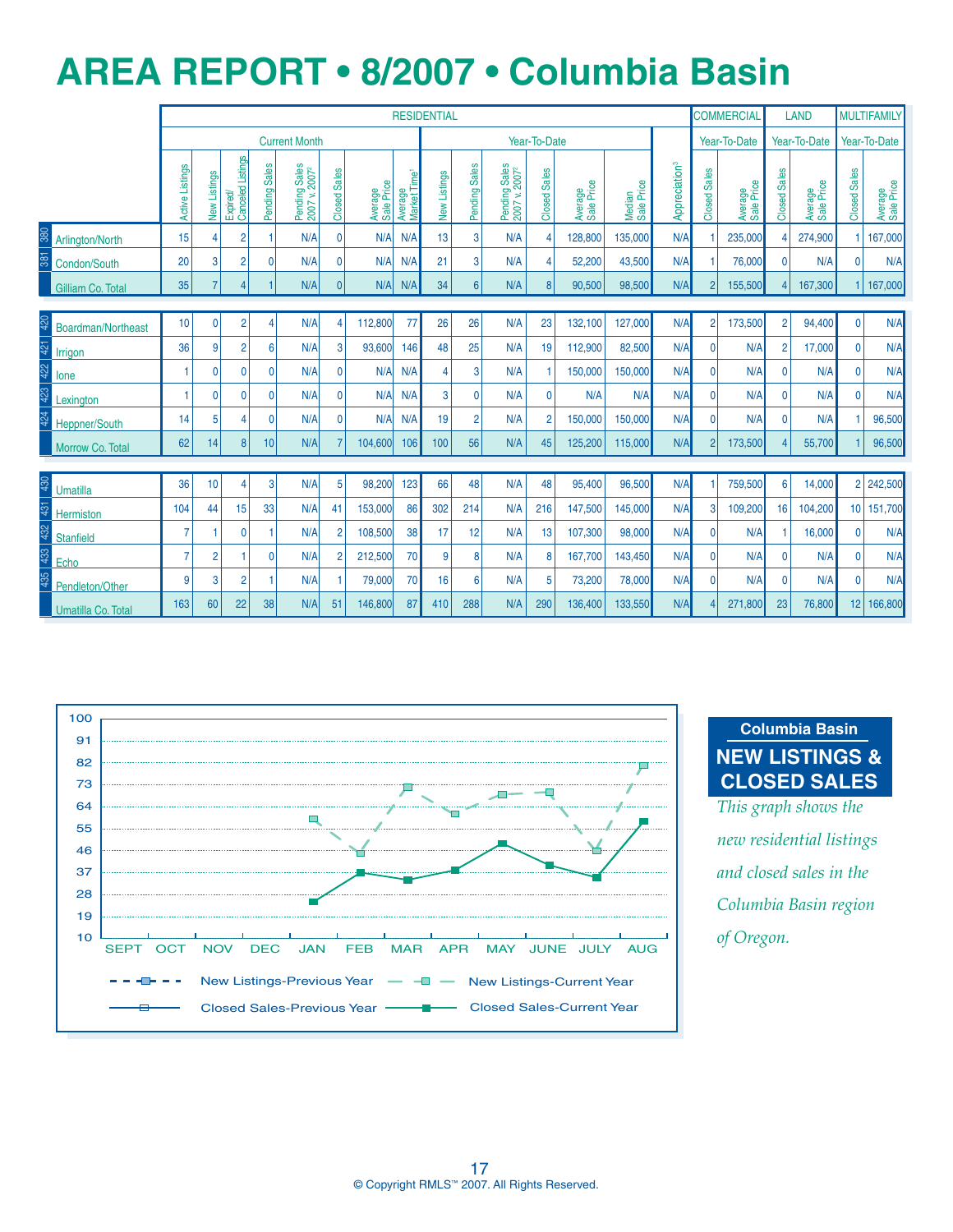## Union & Baker Counties

#### RESIDENTIAL REVIEW: Union & Baker Counties, Oregon August 2007 Reporting Period

| <b>Residential</b><br><b>Market</b> |      | <b>Union County,</b><br><b>Oregon</b> | <b>New</b><br>Listings        | Pending<br>Sales | <b>Closed</b><br><b>Sales</b> | Average<br><b>Sale Price</b> | <b>Median</b><br>Sale Price | Average<br><b>Market</b><br>Time* |
|-------------------------------------|------|---------------------------------------|-------------------------------|------------------|-------------------------------|------------------------------|-----------------------------|-----------------------------------|
| <b>Highlights</b>                   |      | August                                | 46                            | 21               | 31                            | 154,400                      | 120,500                     | 45                                |
|                                     | 2007 | Year-to-Date                          | 367                           | 207              | 198                           | 153,900                      | 127,300                     | 47                                |
|                                     | 2006 | August                                | N/A                           | N/A              | N/A                           | N/A                          | N/A                         | N/A                               |
|                                     |      | Year-to-Date                          | N/A                           | N/A              | N/A                           | N/A                          | N/A                         | N/A                               |
|                                     |      |                                       |                               |                  |                               |                              |                             |                                   |
|                                     |      | <b>Baker County,</b><br><b>Oregon</b> | <b>New</b><br><b>Listings</b> | Pending<br>Sales | <b>Closed</b><br><b>Sales</b> | Average<br>Sale Price        | Median<br>Sale Price        | Average<br><b>Market</b><br>Time* |
|                                     |      | August                                | 42                            | 13               | 19                            | 165,000                      | 126,000                     | 55                                |
|                                     | 2007 | Year-to-Date                          | 253                           | 164              | 162                           | 142,600                      | 115,000                     | 63                                |
|                                     | 2006 | August                                | N/A                           | N/A              | N/A                           | N/A                          | N/A                         | N/A                               |
|                                     |      | Year-to-Date                          | N/A                           | N/A              | N/A                           | N/A                          | N/A                         | N/A                               |

#### **Union and Baker County August Residential Highlights**

We are happy to announce that the Union County and Baker County in Oregon will now be a regular feature in the Market Action newsletter.

However, because our historical data is limited due to the recent conversion, we are unable to provide comparable statistics at this time. We will include appreciation and percentage changes for all categories as soon as comparable data is available.

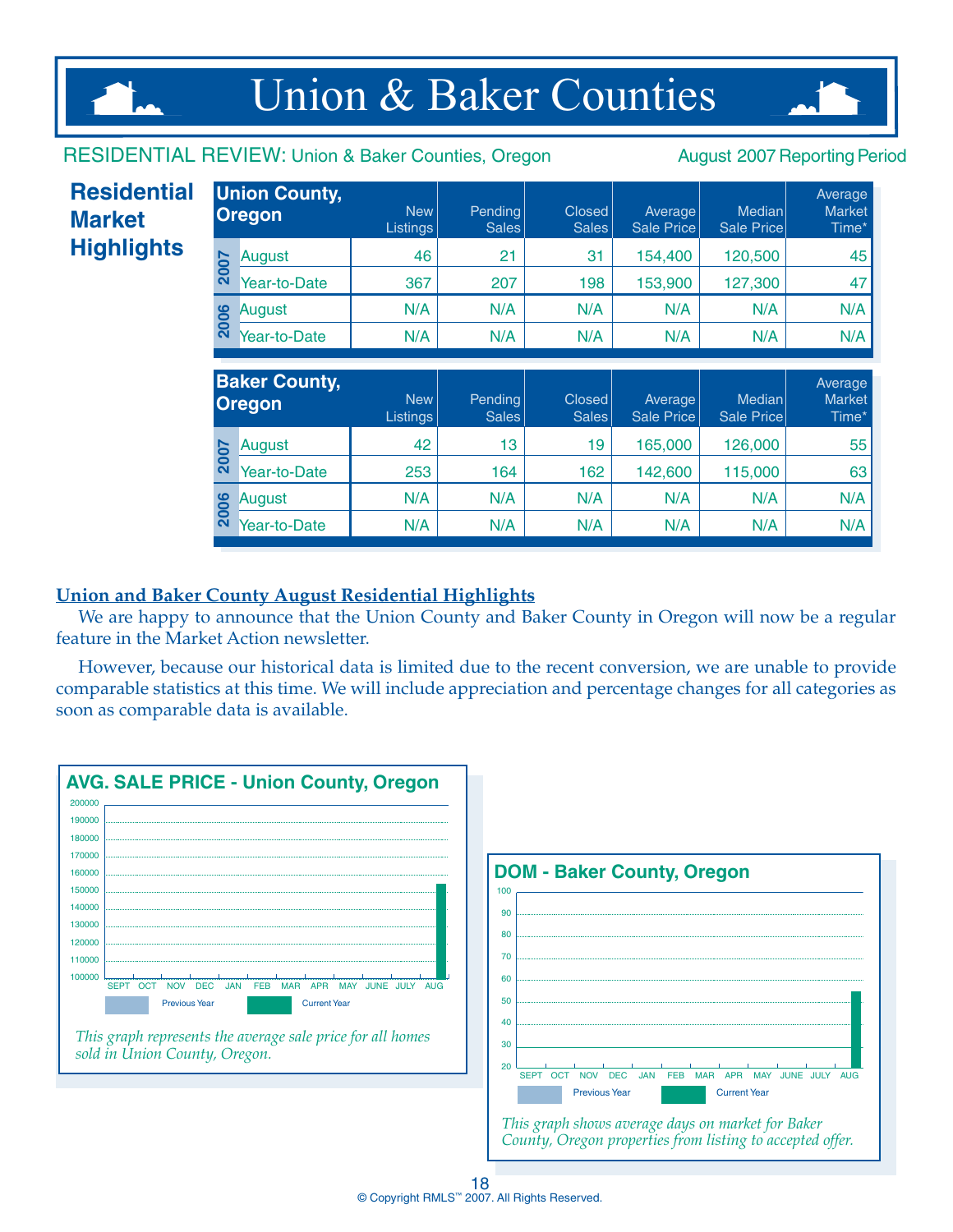### **AREa REPORT • 8/2007 • Union & Baker Co.**

|     |                                                |                 |                 |                                     |               |                                            |                        |                       |                                     | <b>RESIDENTIAL</b> |                |                                            |                |                       |                      |                           |                         | <b>COMMERCIAL</b>     |                     | <b>LAND</b>           |                     | <b>MULTIFAMILY</b>    |
|-----|------------------------------------------------|-----------------|-----------------|-------------------------------------|---------------|--------------------------------------------|------------------------|-----------------------|-------------------------------------|--------------------|----------------|--------------------------------------------|----------------|-----------------------|----------------------|---------------------------|-------------------------|-----------------------|---------------------|-----------------------|---------------------|-----------------------|
|     |                                                |                 |                 |                                     |               | <b>Current Month</b>                       |                        |                       |                                     |                    |                |                                            | Year-To-Date   |                       |                      |                           |                         | Year-To-Date          |                     | Year-To-Date          |                     | Year-To-Date          |
|     |                                                | Active Listings | New Listings    | <b>Canceled Listings</b><br>Expired | Pending Sales | Pending Sales<br>2007 v. 2007 <sup>2</sup> | <b>Sales</b><br>Closed | Average<br>Sale Price | Average<br>Market Time <sup>1</sup> | New Listings       | Pending Sales  | Pending Sales<br>2007 v. 2007 <sup>2</sup> | Closed Sales   | Average<br>Sale Price | Median<br>Sale Price | Appreciation <sup>3</sup> | <b>Sales</b><br>Closed: | Average<br>Sale Price | <b>Closed Sales</b> | Average<br>Sale Price | <b>Closed Sales</b> | Average<br>Sale Price |
| 40  | Cove                                           | 11              | 3               | $\mathbf{0}$                        | 0             | N/A                                        | 3                      | 310.300               | 114                                 | 21                 | 9              | N/A                                        | 11             | 234,900               | 187.000              | N/A                       | $\mathbf{0}$            | N/A                   | 12                  | 91,600                | $\mathbf{0}$        | N/A                   |
|     | East La Grande                                 | 13              | $6\phantom{1}6$ | 1                                   | 3             | N/A                                        | 3                      | 59,300                | 41                                  | 30                 | 16             | N/A                                        | 15             | 112,300               | 120,000              | N/A                       | $\overline{2}$          | 170,000               | 5                   | 69,800                |                     | 240,000               |
|     | North La Grande                                | 24              | 11              | $\mathbf{0}$                        | 5             | N/A                                        | 8                      | 120,100               | 35                                  | 69                 | 42             | N/A                                        | 37             | 106,600               | 109.300              | N/A                       | $\overline{2}$          | 141,000               | 5                   | 91,600                | $\Omega$            | N/A                   |
| 43  | South La Grande                                | 35              | 9               | 6                                   | 8             | N/A                                        | 9                      | 197,900               | 25                                  | 97                 | 52             | N/A                                        | 49             | 164,500               | 134,500              | N/A                       | $\overline{2}$          | 266,300               | $\overline{4}$      | 101,300               |                     | 184,000               |
| 44  | Elgin                                          | 16              | $\overline{4}$  | $\overline{2}$                      | 3             | N/A                                        | $\Delta$               | 95,500                | 76                                  | 49                 | 31             | N/A                                        | 29             | 147,100               | 99.000               | N/A                       |                         | 230,000               | 6                   | 76,100                | $\mathbf{0}$        | N/A                   |
|     | Imbler                                         | $\mathbf{0}$    | $\mathbf 0$     | $\mathbf{0}$                        | 0             | N/A                                        | $\mathbf{0}$           | N/A                   | N/A                                 | 5                  | 5              | N/A                                        | 6              | 121,800               | 119,000              | N/A                       | $\mathbf{0}$            | N/A                   | $\mathbf{0}$        | N/A                   | $\mathbf{0}$        | N/A                   |
|     | <b>Island City</b>                             | 13              | 3               | $\overline{1}$                      | 0             | N/A                                        |                        | 245,000               | 13                                  | 22                 | $\overline{7}$ | N/A                                        | 7              | 201.400               | 225.000              | N/A                       | $\mathbf{0}$            | N/A                   | 11                  | 109,100               | $\overline{0}$      | N/A                   |
| 47  | <b>Starkey</b>                                 | $\overline{2}$  | $\mathbf 0$     | 1                                   | 0             | N/A                                        | $\mathbf{0}$           | N/A                   | N/A                                 | $\overline{4}$     | 1              | N/A                                        | 1              | 50.000                | 50.000               | N/A                       | $\mathbf{0}$            | N/A                   |                     | 32.000                | $\Omega$            | N/A                   |
| 48  | Summerville                                    | 5               | $\overline{4}$  | $\mathbf{0}$                        | 1             | N/A                                        | $\mathbf{0}$           | N/A                   | N/A                                 | 15                 | $\overline{7}$ | N/A                                        | 6              | 211,300               | 179.300              | N/A                       | $\mathbf{0}$            | N/A                   | 4                   | 189,400               | $\Omega$            | N/A                   |
|     | <b>West La Grande</b>                          | 9               | $\overline{4}$  | $\mathbf{0}$                        | 1             | N/A                                        | $\overline{2}$         | 122,300               | 15                                  | 29                 | 21             | N/A                                        | 21             | 128,900               | 125,000              | N/A                       | $6\phantom{1}6$         | 80,100                | 3                   | 25,500                | -1                  | 35,000                |
|     | North Powder/Other                             | 8               | $\overline{2}$  | 5                                   | 0             | N/A                                        |                        | 65,000                | 87                                  | 26                 | 16             | N/A                                        | 16             | 235,600               | 97,300               | N/A                       | 1                       | 40,000                | $\overline{7}$      | 131,000               | $\mathbf{0}$        | N/A                   |
|     | <b>Union Co. Total</b>                         | 136             | 46              | 16                                  | 21            | N/A                                        | 31                     | 154,400               | 45                                  | 367                | 207            | N/A                                        | 198            | 153,900               | 127,300              | N/A                       | 14                      | 136,100               | 58                  | 99,200                | 3                   | 153,000               |
| 460 | <b>Baker City/Keating</b>                      | 74              | 35              | 6                                   | 11            | N/A                                        | 17                     | 172,100               | 56                                  | 219                | 153            | N/A                                        | 150            | 139,800               | 115,000              | N/A                       | 3                       | 271,700               | 33                  | 129,100               |                     | 185,000               |
|     | Haines/Anthony Lk/<br><b>Muddy Crk</b>         | $\overline{2}$  | $\overline{0}$  | $\overline{0}$                      | $\mathbf 0$   | N/A                                        | $\overline{0}$         | N/A                   | N/A                                 | 6                  | 3              | N/A                                        | 4              | 266,300               | 105,000              | N/A                       | $\mathbf 0$             | N/A                   | 11                  | 64,900                | $\mathbf{0}$        | N/A                   |
|     | Sumpter/McEwen/Bourne/<br>Phillips Lk/ Granite | 13              | 3               | $\overline{0}$                      | $\mathbf 0$   | N/A                                        | $\overline{0}$         | N/A                   | N/A                                 | 11                 | $\overline{2}$ | N/A                                        | $\overline{2}$ | 208,800               | 208,750              | N/A                       | $\mathbf 0$             | N/A                   | $\overline{2}$      | 107,000               | $\mathbf{0}$        | N/A                   |
|     | Unity/Hereford                                 | 0               | 1               | $\Omega$                            |               | N/A                                        |                        | 108,800               | 14                                  | 1                  | -1             | N/A                                        |                | 108,800               | 108,772              | N/A                       | 1                       | 195,000               | $\mathbf{0}$        | N/A                   | $\mathbf{0}$        | N/A                   |
| 464 | Huntington/Lime                                | 1               | $\mathbf 0$     | $\Omega$                            | $\mathbf{0}$  | N/A                                        | $\Omega$               | N/A                   | N/A                                 | 1                  | $\overline{2}$ | N/A                                        | $\overline{2}$ | 75.500                | 75,450               | N/A                       | 0                       | N/A                   | 0                   | N/A                   | $\mathbf{0}$        | N/A                   |
| 465 | <b>Durkee/Pleasant Valley</b>                  | $\mathbf{0}$    | $\overline{0}$  | $\mathbf{0}$                        | $\mathbf{0}$  | N/A                                        | $\Omega$               | N/A                   | N/A                                 | $\mathbf{0}$       | $\mathbf{0}$   | N/A                                        | $\mathbf{0}$   | N/A                   | N/A                  | N/A                       | $\mathbf{0}$            | N/A                   | $\mathbf{0}$        | N/A                   | $\mathbf{0}$        | N/A                   |
|     | <b>Richland/New Bridge</b>                     | 8               | 1               | 1                                   | $\mathbf 0$   | N/A                                        |                        | 100,000               | 74                                  | 9                  | $\overline{2}$ | N/A                                        | 3              | 128,300               | 110,000              | N/A                       | $\mathbf 0$             | N/A                   | 0                   | N/A                   | $\mathbf{0}$        | N/A                   |
|     | Halfway/Cornucopia                             | 4               | $\overline{2}$  | 0                                   |               | N/A                                        | $\overline{0}$         | N/A                   | N/A                                 | 6                  | 1              | N/A                                        | 0              | N/A                   | N/A                  | N/A                       | 1                       | 107,000               | 0                   | N/A                   | $\mathbf{0}$        | N/A                   |
| 468 | Oxbow                                          | 0               | $\mathbf 0$     | 0                                   | $\mathbf 0$   | N/A                                        | $\overline{0}$         | N/A                   | N/A                                 | 0                  | $\mathbf{0}$   | N/A                                        | $\mathbf 0$    | N/A                   | N/A                  | N/A                       | $\mathbf 0$             | N/A                   | $\mathbf 0$         | N/A                   | $\mathbf{0}$        | N/A                   |
|     | <b>Baker Co. Total</b>                         | 102             | 42              | $\overline{7}$                      | 13            | N/A                                        | 19                     | 165,000               | 55                                  | 253                | 164            | N/A                                        | 162            | 142,600               | 115,000              | N/A                       | 5                       | 223,400               | 46                  | 112,800               |                     | 185,000               |



*This graph represents the average sale price for all homes sold in Baker County, Oregon.*



*County, Oregon properties from listing to accepted offer.*